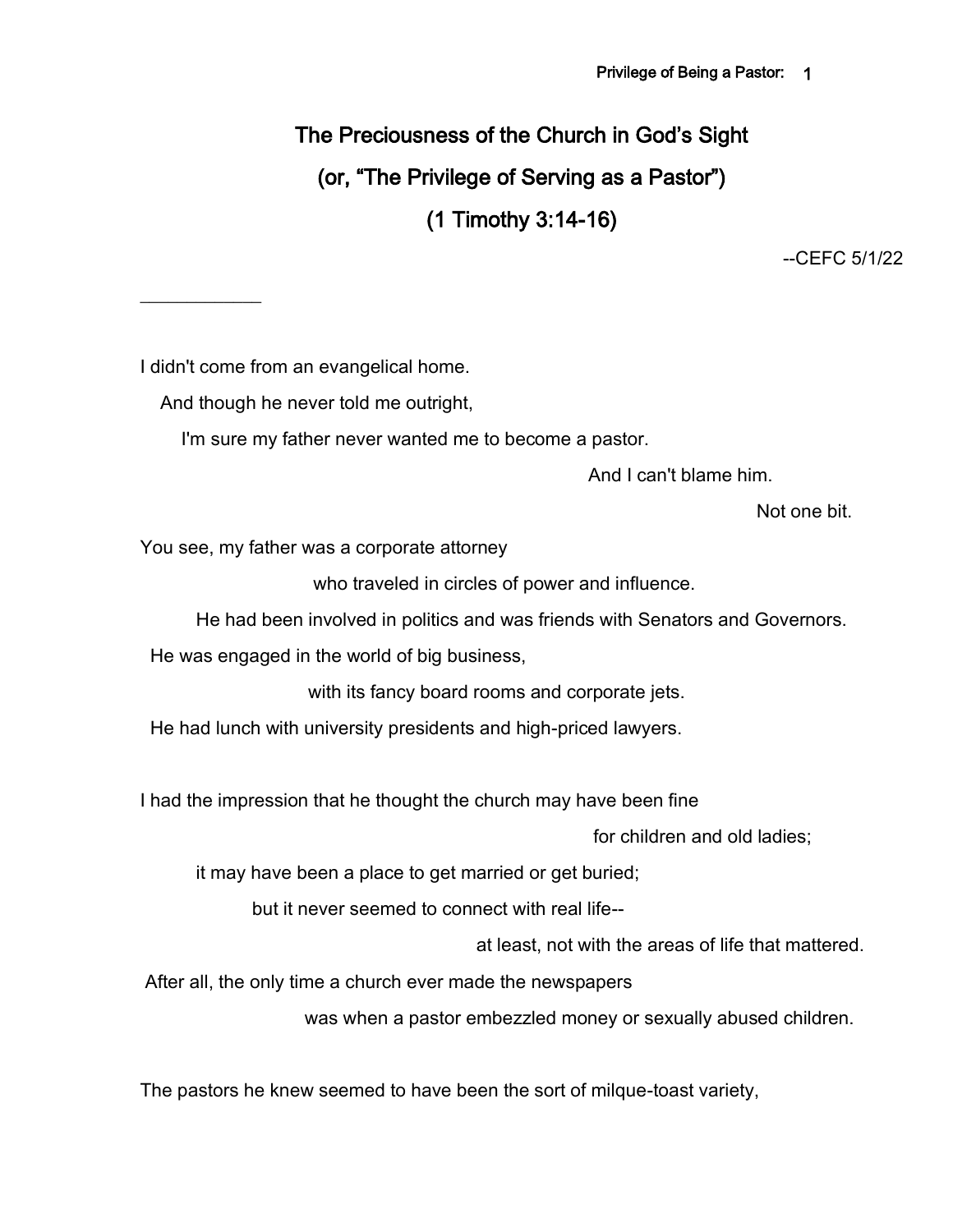who knew how to handle themselves at afternoon teas,

and who delivered rather tepid moralistic messages about

how the world would be a much better place

if we all just tried a little harder to get along.

I think my father wanted more for his son than that--

and I respected him for it./

I became a Christian through YoungLife in high school.

He didn't understand when I went off to college

and got very involved in a church.

I could sense his confusion when I began to talk about becoming a pastor.

My older brother was also a lawyer,

so my dad joked about me balancing the honor of the family name,

but I don't think he meant it.

He didn't mind me studying theology in Oxford,

but he was baffled with my decision to pass on a Harvard or Yale and, instead, attend a place called Trinity Evangelical Divinity School. He'd never heard of it.

And when at 29, I went to pastor a church in Virginia--

a church of less than a hundred at the time,

meeting in a rather modest upstairs fellowship hall,

I assume he thought it was OK for starters, perhaps.

Surely, I could move up in time.

There are big, powerful, and impressive churches,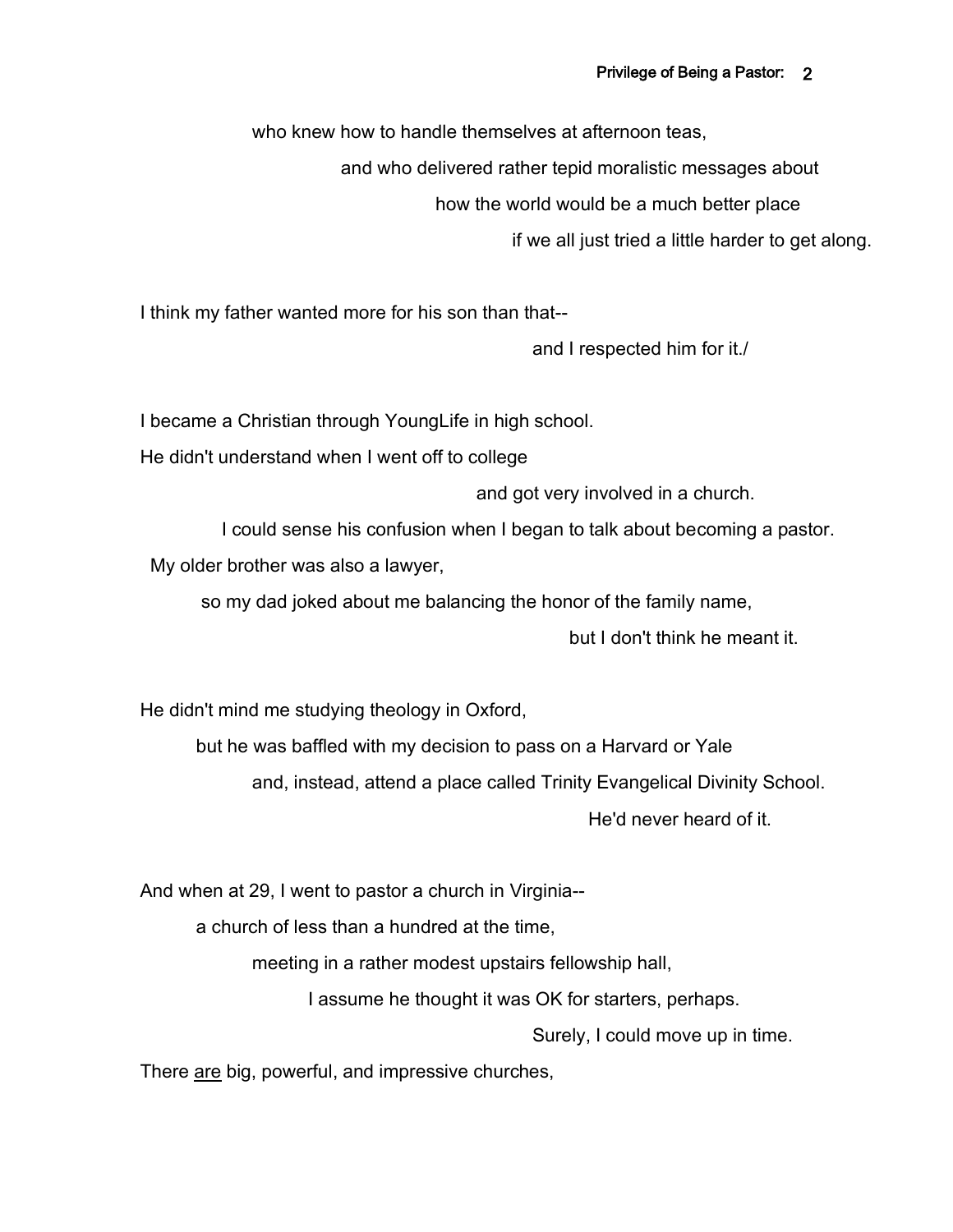but this wasn't one of them--

and now almost 36 years later, it still isn't.

I could see how it was a disappointment for a father with high aspirations for his son.

It's true--pastors once held a prominent position

 $\frac{1}{2}$ 

in the social makeup of American society,

but they no longer receive much respect.

That reflects the position of the church itself in our culture.

I remember when a reporter for the *Washington Post*,

described evangelical Christians in America as

"mostly poor, uneducated and easily led."

There was an uproar about that comment at the time,

but its accuracy really didn't matter much,

for it captured a real perception.

This is how the church, particularly the evangelical church,

is viewed by many on the outside.

It's not much to look at,

not something that successful people, thinking people,

really need to consider.

Increasingly, and unfortunately, evangelical Christians

are simply seen as another voting block

in the partisan world of American politics.

Where once the church occupied a privileged place in the American public square,

both literally and figuratively,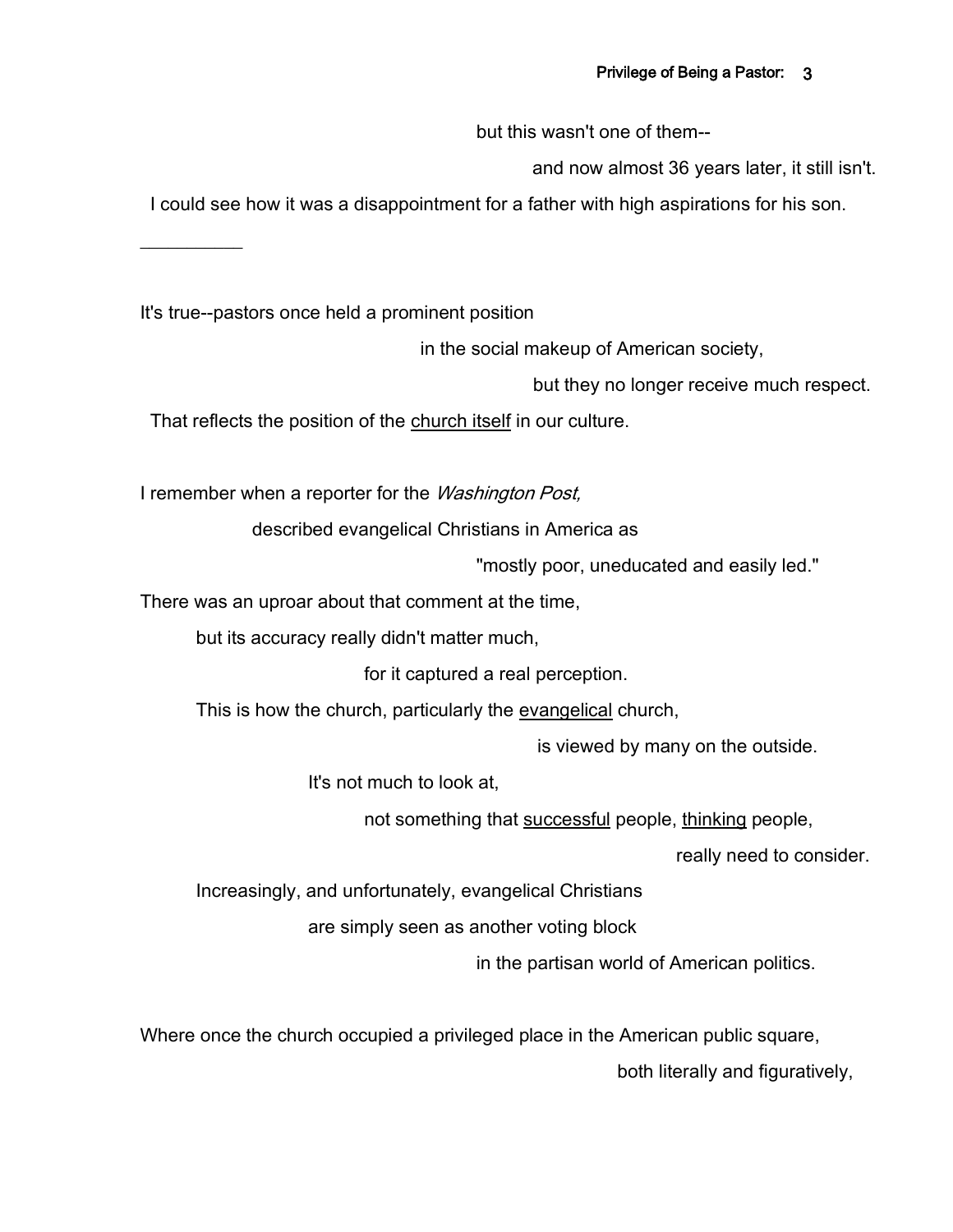now the secular gatekeepers of our culture--

the journalists and political pundits and academic leaders,

and even some county zoning boards--

aren't quite sure where churches fit

in the American landscape.

In fact, in the eyes of many,

the church is not just a benign and irrelevant relic of the past,

it is now their enemy #1—

#### the central obstacle

to realizing their vision of social justice,

especially as it relates to full sexual liberation.

In one recent poll, a whopping 25% of Americans

said they would not vote for a candidate for President

simply because he or she was an evangelical Christian./

But unfortunately, this indifferent or even hostile view of the church

is not only a prevailing opinion of society at large;

it is found even in the lives of many Christians.

"I can be a Christian without going to church, can't I?"

And even many who do "go to church"--an expression I hesitate even to use

and which, in a virtual Zoom world, doesn't even apply--

even many who "go to church" are often very tentative and half-hearted

in their commitment.

In our consumer culture, they go when it's convenient,

or they go when it "meets their needs."

We have a whole culture of "Lone-Ranger" Christians,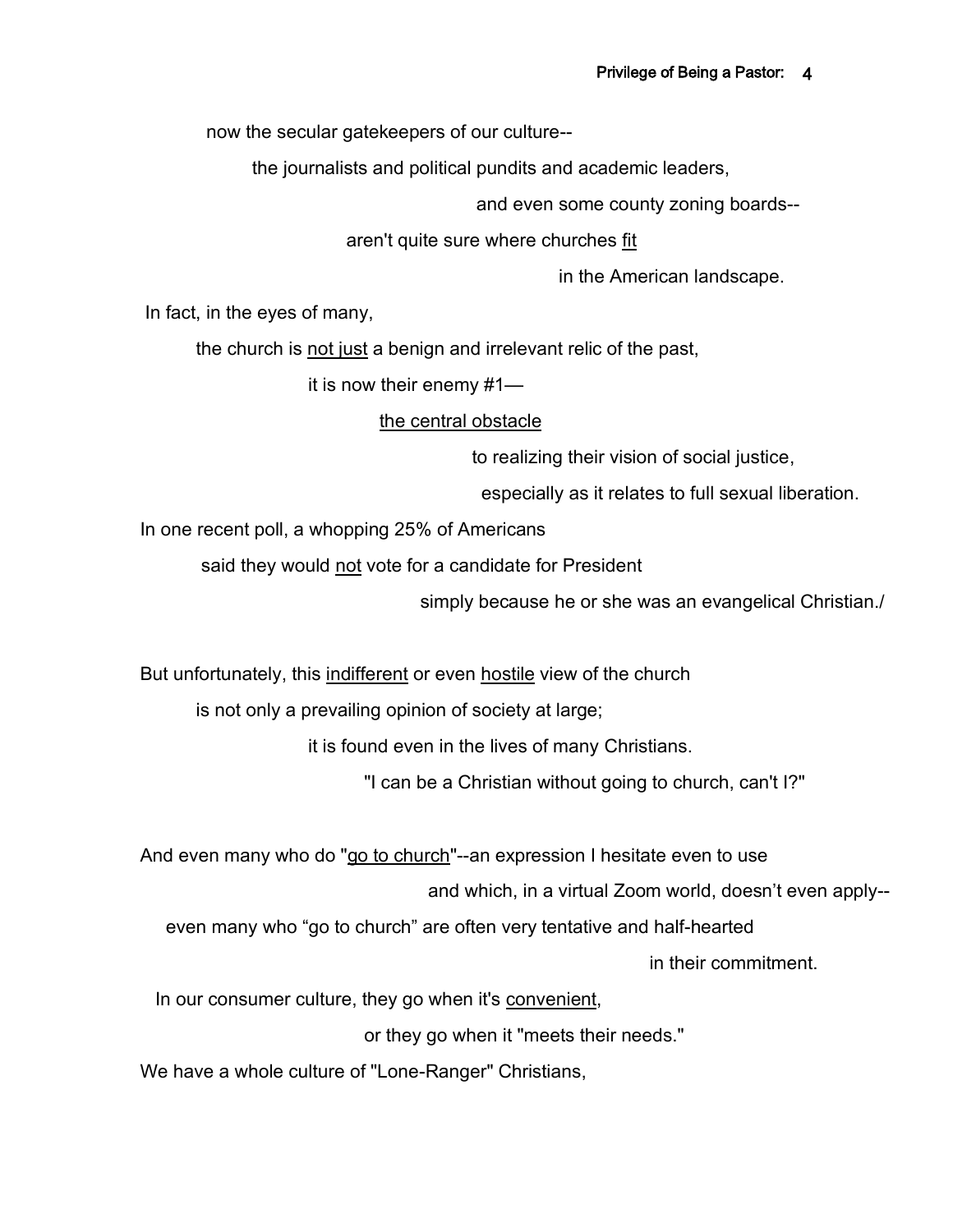who keep a safe distance from any of the complicated connections

created by a church community.

Who needs a church?

I can hear good preaching online.

I can read Christian books on my Kindle,

I can listen to Christian music that suits my taste on Spotify,

and of course, I can pray remotely whenever I like.

What's the big deal about the church.

Isn't it just a big waste of time and energy?//

But as we turn to the Bible,

we see that for the Apostle Paul,

this community of Christians which we call a church

was more than just a convenient spiritual support group.

It was more than a social club meant to lessen our loneliness.

Paul had a view of the church which was very different.

And his divine perspective puts our understanding of the church

in a whole new light.

Far from being an irrelevant relic of a previous generation,

I believe the church of Jesus Christ is at the heart of the gospel

and at the center of God's purposes in the world.

The church is precious in God's sight,

and Paul's words help us to see why that is so.

So we turn to 1 Tim. 3:14,15--

 $\frac{1}{2}$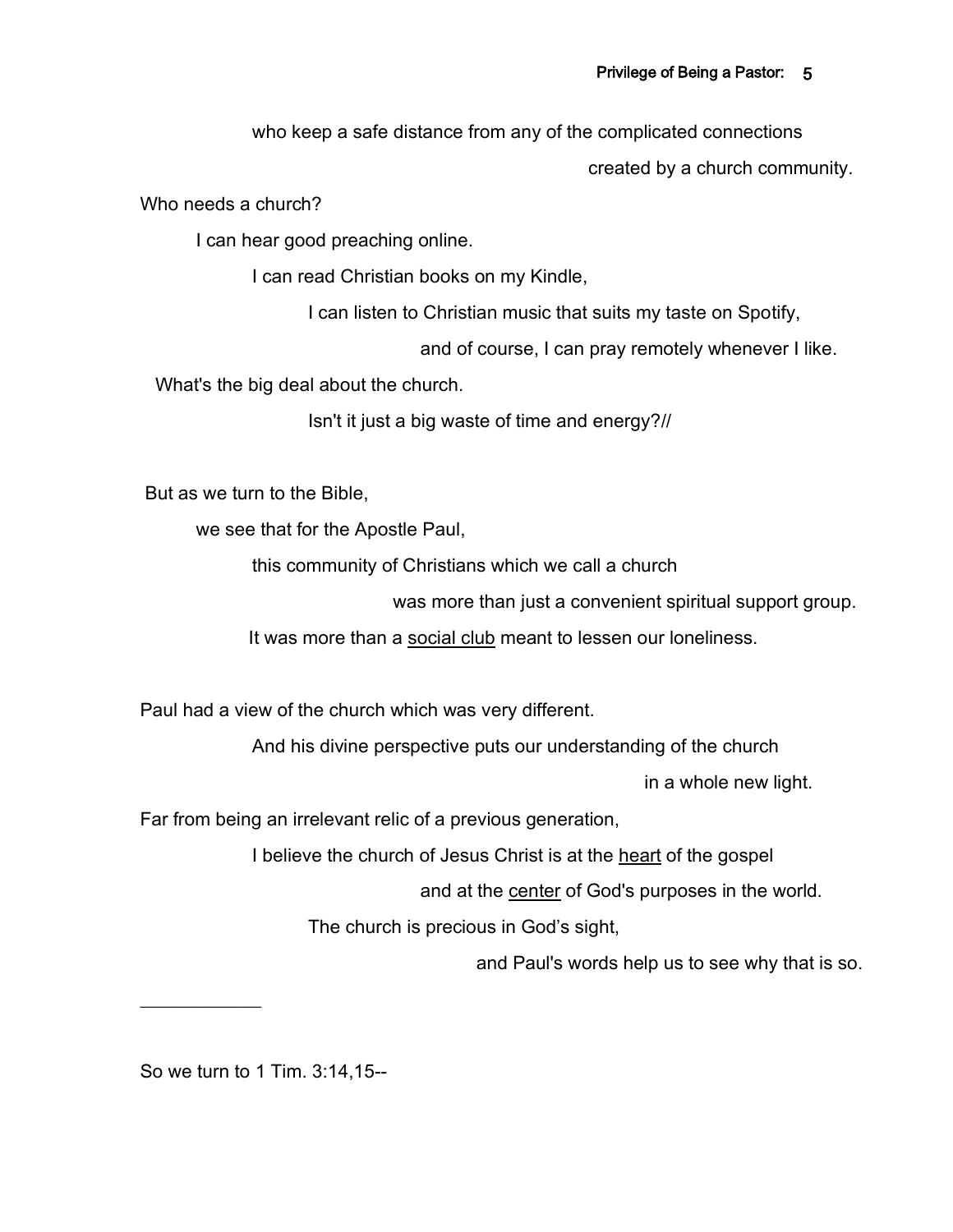Paul, writing to Timothy in his role as a pastor, says this--

"Although I hope to come to you soon,

# I am writing you these instructions so that, if I am delayed, . . ."

(and can I reword that a bit—

"Knowing that I am leaving,

I want to give these instructions so that when I am gone . . ."

# "you will know how people ought to conduct themselves in God's household,

which is the church of the living God,

the pillar and foundation of the truth."

Robert Mounce, in his commentary, says this—

"it is now generally recognized that this paragraph

is the heart of the Pastoral corpus."<sup>1</sup>

In this pastoral epistle, Paul, the Apostle,

is speaking to Timothy the pastor

about the church.

And here, he insists that their behavior ought to be a result of who they are as the church,

and their identity as a church is based on three descriptions

embedded in these two verses.

First, Paul says

 $\overline{\phantom{a}}$ 

that Timothy must know how people ought to conduct themselves,

literally, "in the house of God."

And, of course, by this phrase, we know Paul is not talking about a building,

 $<sup>1</sup>$  *Pastoral Epistles* (Word series) p. ?.</sup>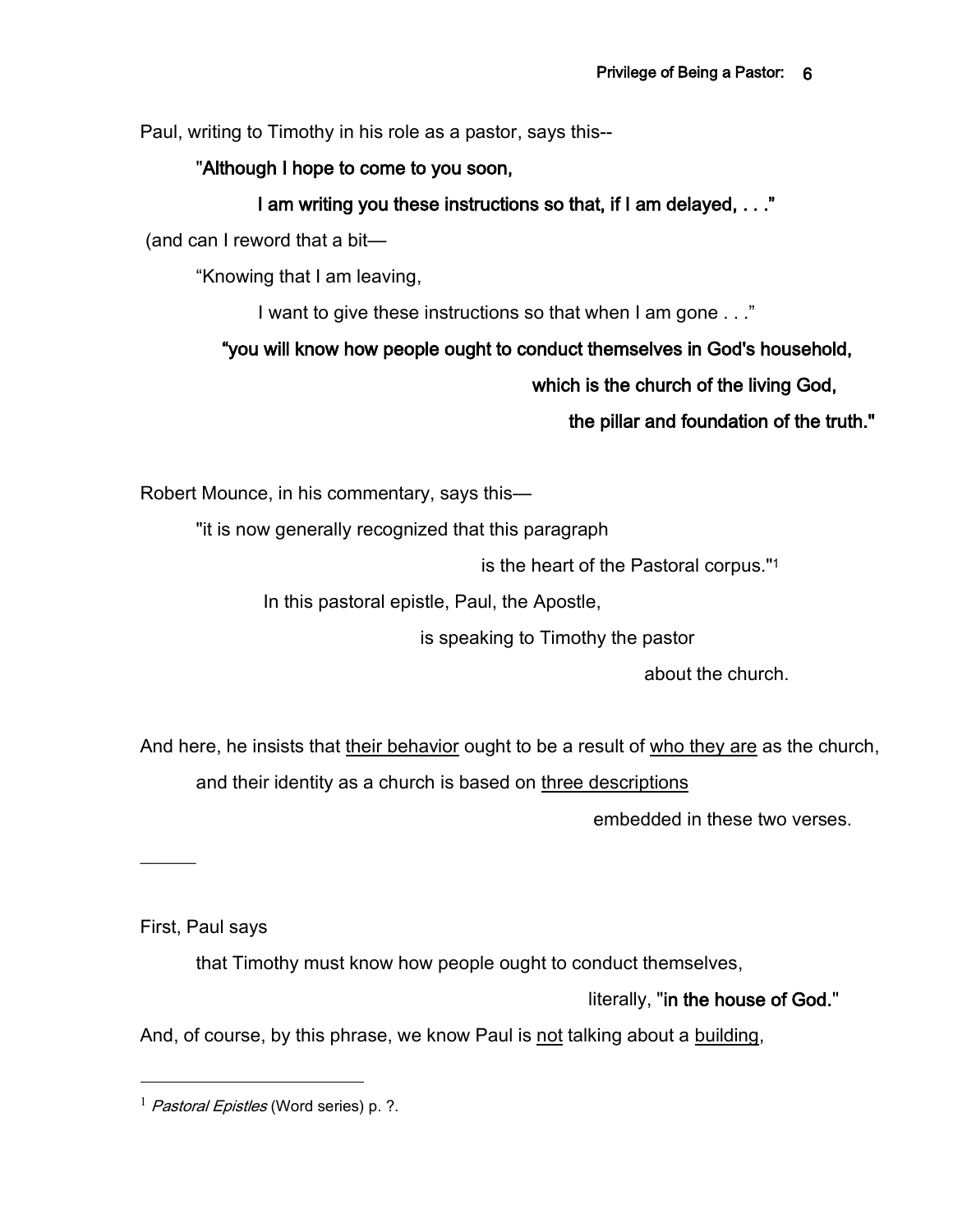some sacred space, which demands a certain solemn decorum.

(But, boy, am I going to miss this sanctuary!)

When I first came to Cornerstone, we ran a preschool,

and the children ate lunch in the Fellowship Hall—

the same room where we worshipped.

And I remember the teachers trying to keep order

by telling the children to be quiet because they were in "God's house."

And I wondered what must have gone on in the heads of those kids—

Did they think that God might be asleep and they might wake him?

But Paul is not talking about a place at all.

He is referring to the community of people who constitute the church--

they are God's house; his household.

They are God's **family**.

And family language,

used of the church throughout the New Testament,

is particularly prominent in this letter of 1 Timothy.

In his opening words, Paul had spoken of Timothy as

"my true son in the faith"  $(1:2;$  also  $1:18)$ .

In 3:4 Paul has said of elders that they must manage

their own house, their own family, well,

for how else could they manage the church of God?

And in 5:1,2 Paul urges Timothy to treat other Christians in Ephesus

as members of a family--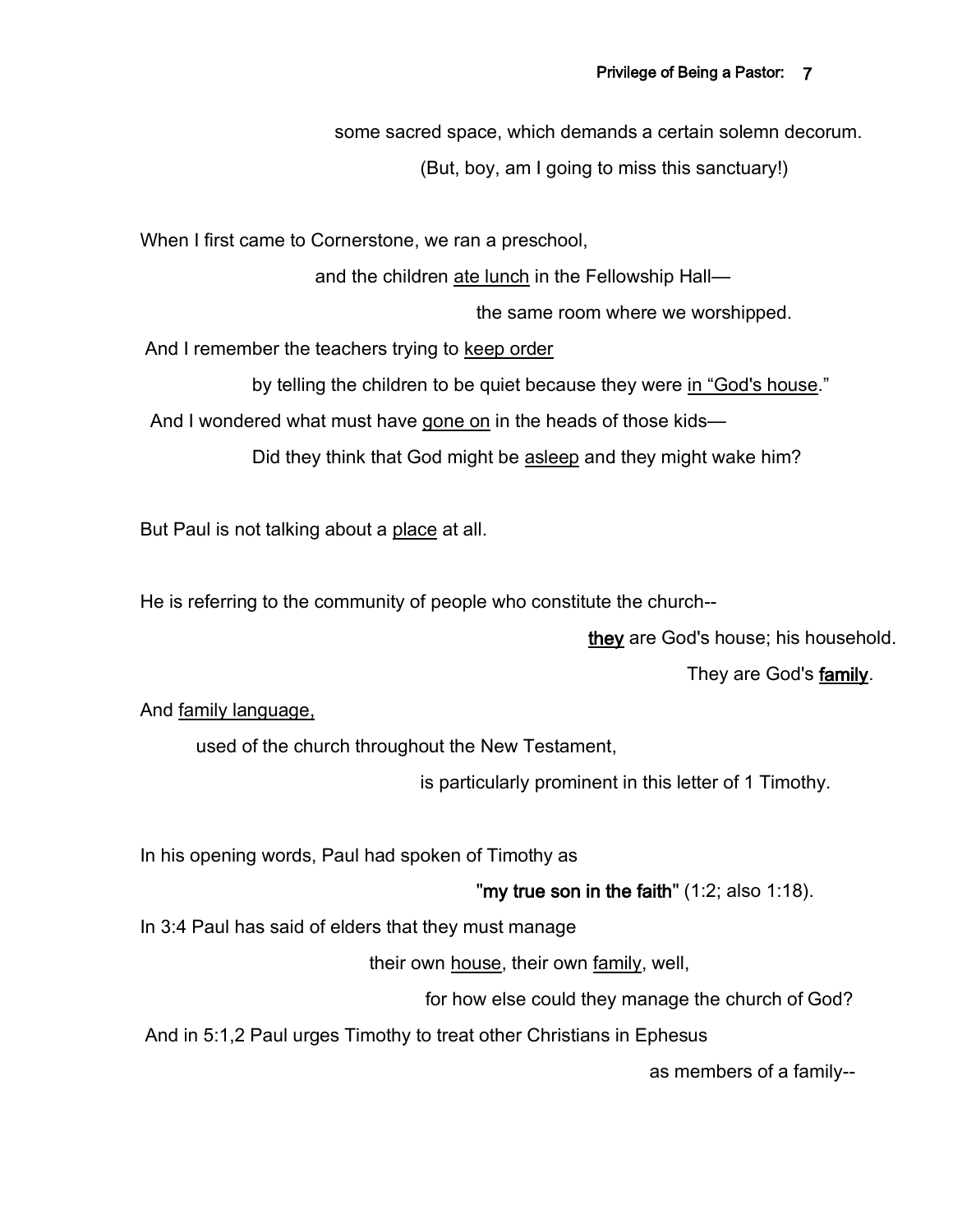#### "Do not rebuke an older man

[here, Paul is using the same word

that in other contexts he uses for a church elder]

#### "Do not rebuke an older man harshly,

but exhort him as if he were your father.

#### Treat younger men as brothers,

#### older women as mothers,

#### and younger women as sisters, with absolute purity."

And Paul talks about the church bearing the family responsibility of caring for widows

in those cases where those widows

have no biological family to support them (5:3,4).

In union with Jesus the Son,

 $\overline{\phantom{a}}$ 

the church is a new community

composed of God's sons and daughters,

who are beloved and precious in his sight.

The church is God's household, God's family.

Surely, this has all sorts of implications.

I think it's important to realize that

unlike a business enterprise or even a para-church organization,

the success of a family can't be measured by numbers on a spread sheet.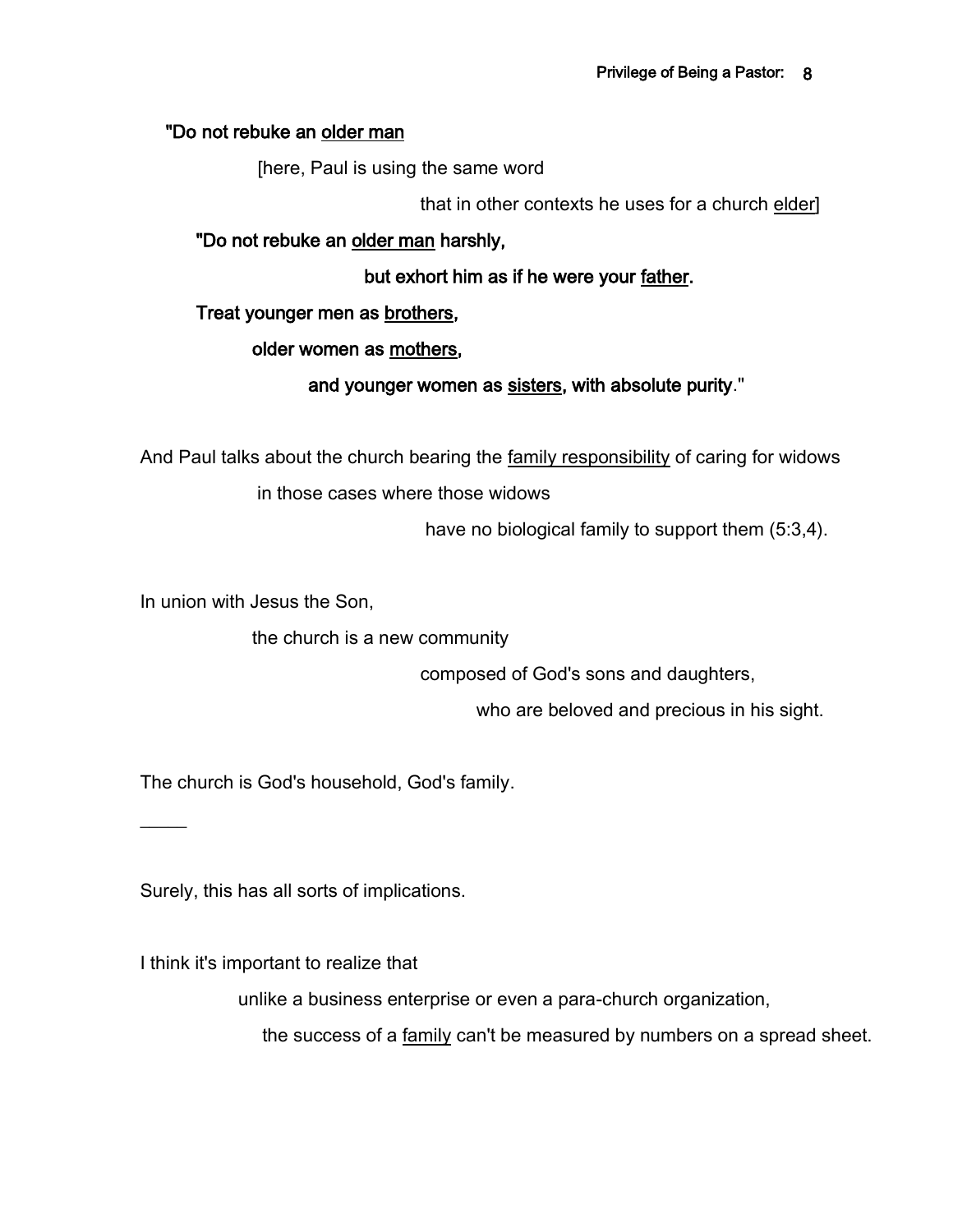A family is a place of refuge and encouragement and discipline;

it is a place of education and instruction and nurture;

it is a web of relationships of love and commitment.

As a church family, by the power of the Spirit,

together we grow up and mature

becoming more like God our Father

and Jesus Christ our elder brother.

And it is out of this family that we live out our various vocations in the world.

Like a business, a family may have a mission,

but, unlike a business, it can't exclude those

who can't do much to contribute to that mission.

As Robert Frost once described it,

"A family, a home, is a place where, if you have to go there,

they have to take you in."

That's what a church does—we take people in—all sorts of people.

In the church you're not valued

by how much you can contribute to the mission,

but by how much you are loved by our heavenly Father.

In fact, sometimes a troubled or unhealthy child--

the child who "produces" very little--

that child is the very one who receives the most love and attention.

That's why I've always thought that a healthy church

attracts a lot of unhealthy people--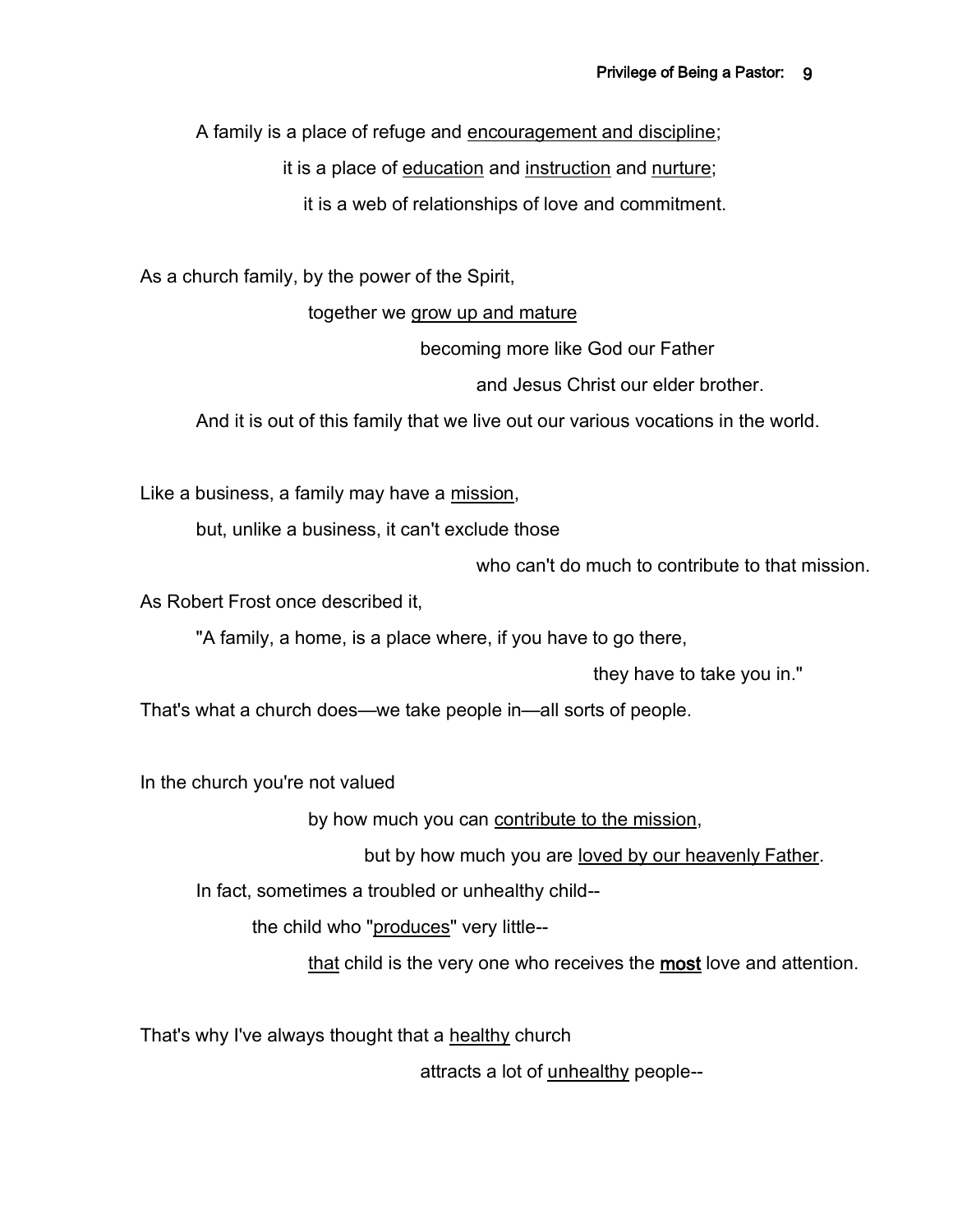odd people, socially awkward people, needy people.

That ought to be true

 $\overline{\phantom{a}}$ 

because the church is one of the few places

where those people will be taken in

and find acceptance and love--

that true hospitality,

that reflects the love and acceptance and hospitality of God in the gospel. In the church, we discover a new family.

As a family, Christians have a kinship affinity, a blood relationship,

through their common participation in the saving blood of Christ.

So we need to continue to emphasize the fact that you can choose your friends,

but you are stuck with your family.

Our relationships with one another are not a consumer choice;

they are a divine mandate.

Your problem is my problem;

your pain is my pain;

your joy is my joy.

We celebrate each other's victories,

and we grieve each other's defeats.

And we have to learn to get along despite our differences

and to forgive each other when we offend one another.

That's what it means to be a family.

We are in this together.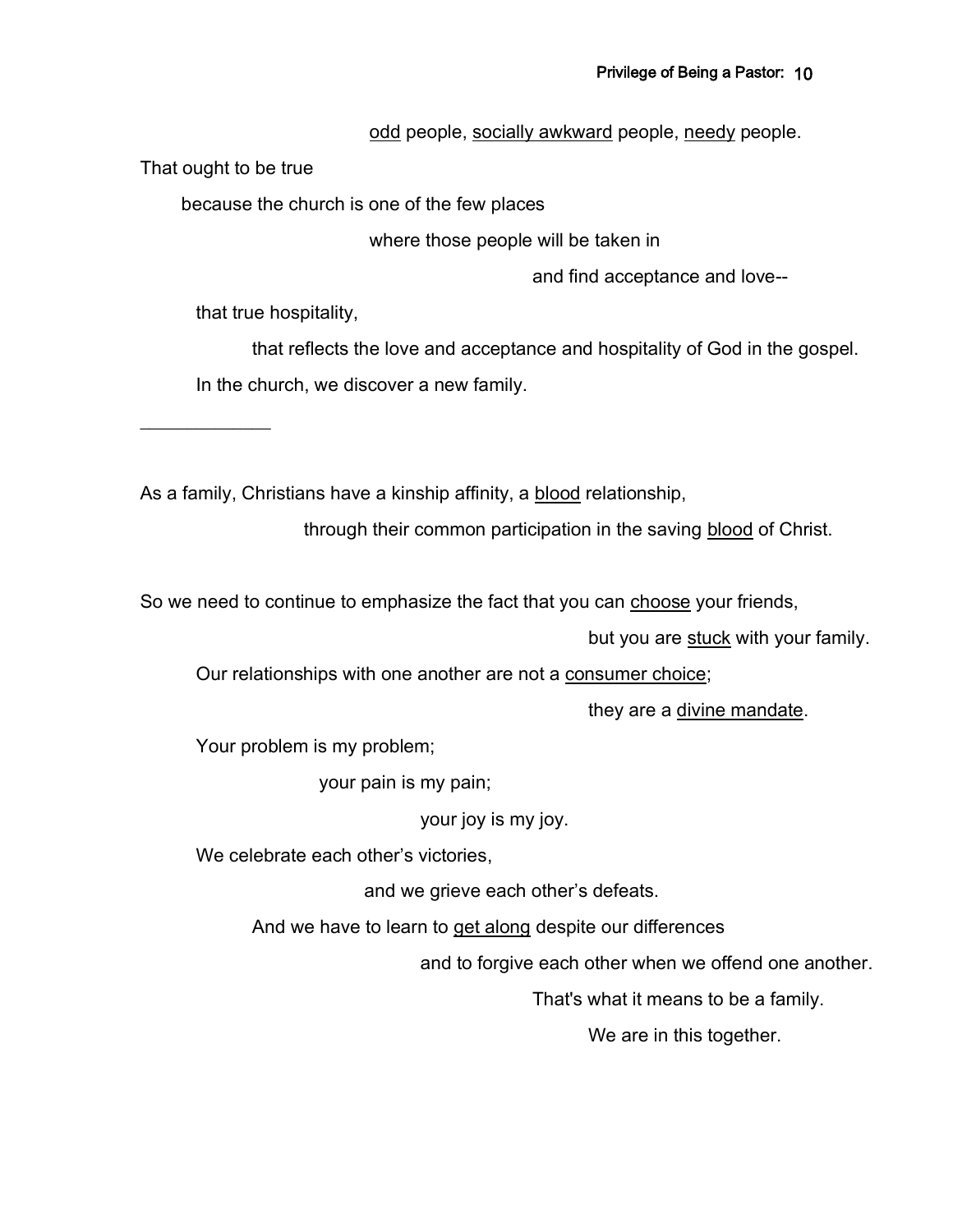The more the makeup of the church and its unity as a body

is grounded not in some demographic or cultural similarity,

but in a common union with Jesus Christ,

the more it becomes a compelling demonstration of the power of the gospel.

It becomes more than a social club;

it becomes a picture of heaven—a spiritual family.

And when I see glimpses of that in our church,

when I see people rallying around a family whose child has special needs;

when I see people giving generously to help an immigrant family get settled;

when I see people weeping with those who weep

and rejoicing with those who rejoice,

it is a beautiful thing--

to see the church behaving as the family we are called to be.

My own biological family is precious to me—

 $\overline{\phantom{a}}$ 

 $\frac{1}{2}$ 

Being a father of my four sons has been one of the great joys of my life.

What a privilege it has been to be their father.

And what a privilege it has been to act as a spiritual father in God's family- under our heavenly Father.

We need to appreciate that God's spiritual family is precious to him-

He gave his own Son to create this family.

There is no greater joy than to see our spiritual sons and daughters

grow up to maturity in Christ, walking in the truth.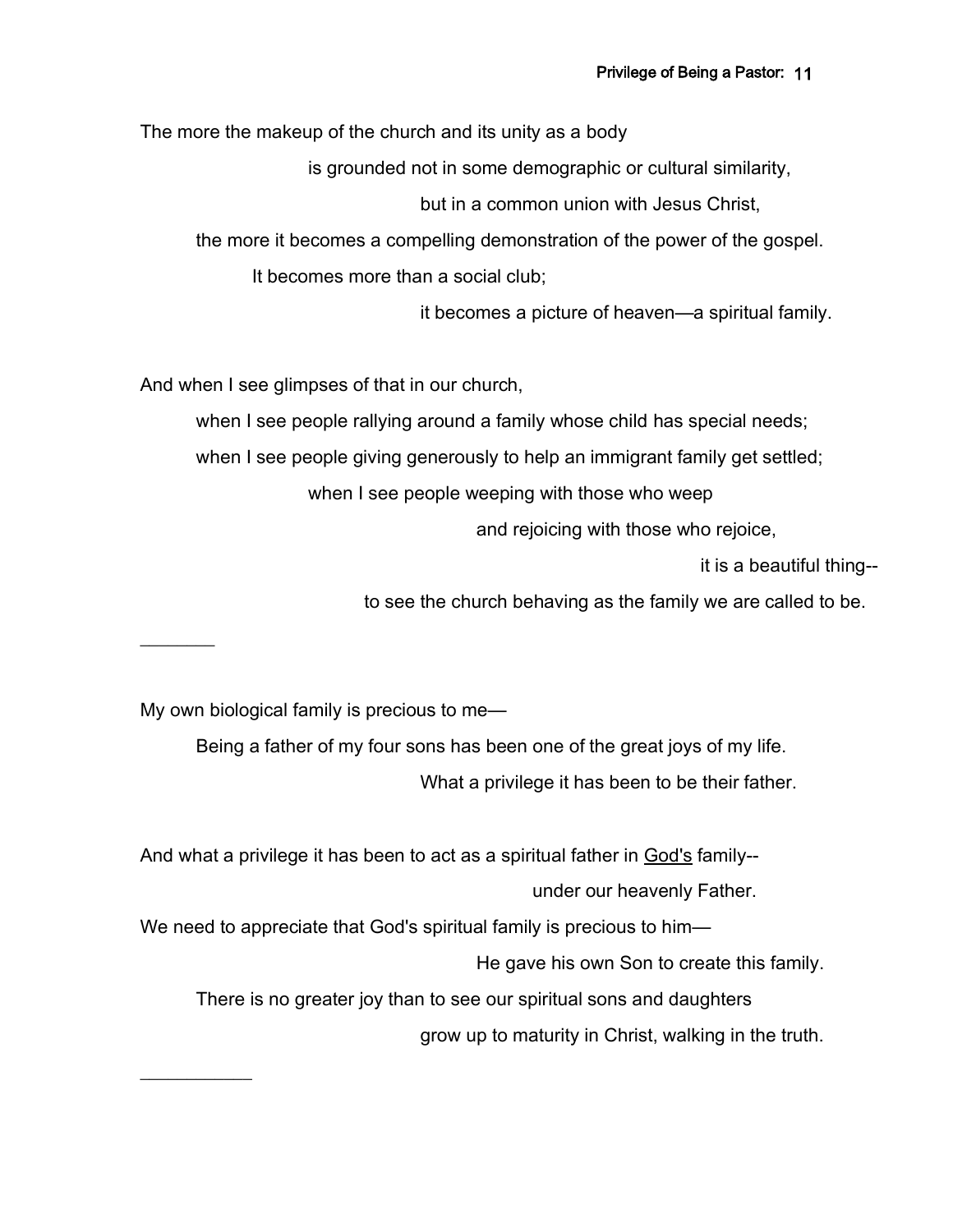The church is the family of God.

So people who say, "I can be a Christian without being a part of a church"

they are missing the whole point.

You might as well say I can be born and live as an orphan-

Yea, in a sense, I suppose so,

but who would want to?

Being a part of a local church is part of what it means to be a Christian.

Like marriage, living as a Christian is something that can't be done alone.

That's what the church is--

the family, the household, of God.

And in our late modern culture, with its tremendous sense of *homelessness*--

both socially and existentially,

I can think of no more powerful attraction than to find one's home

in the family of God. /

 $\frac{1}{2}$ 

There is a second description Paul uses here of the Christians in Ephesus--

the Apostle speaks of them as "God's household,

# which is the church of the living God,"

The term "church," the Greek ejkklhsiva,

was the common word for a public assembly.<sup>2</sup>

 $2 \text{ Cf.}, \text{e.g.,}$  Acts 7:38. In the Greek translation of the Old Testament, that word translated the Hebrew **I¶AhVq**, the word used when the Israelites gathered as a congregation before the Lord. cf. . Lev. 26:12; Jer. 32:38; Ezek. 37:27; 2Cor. 16:16.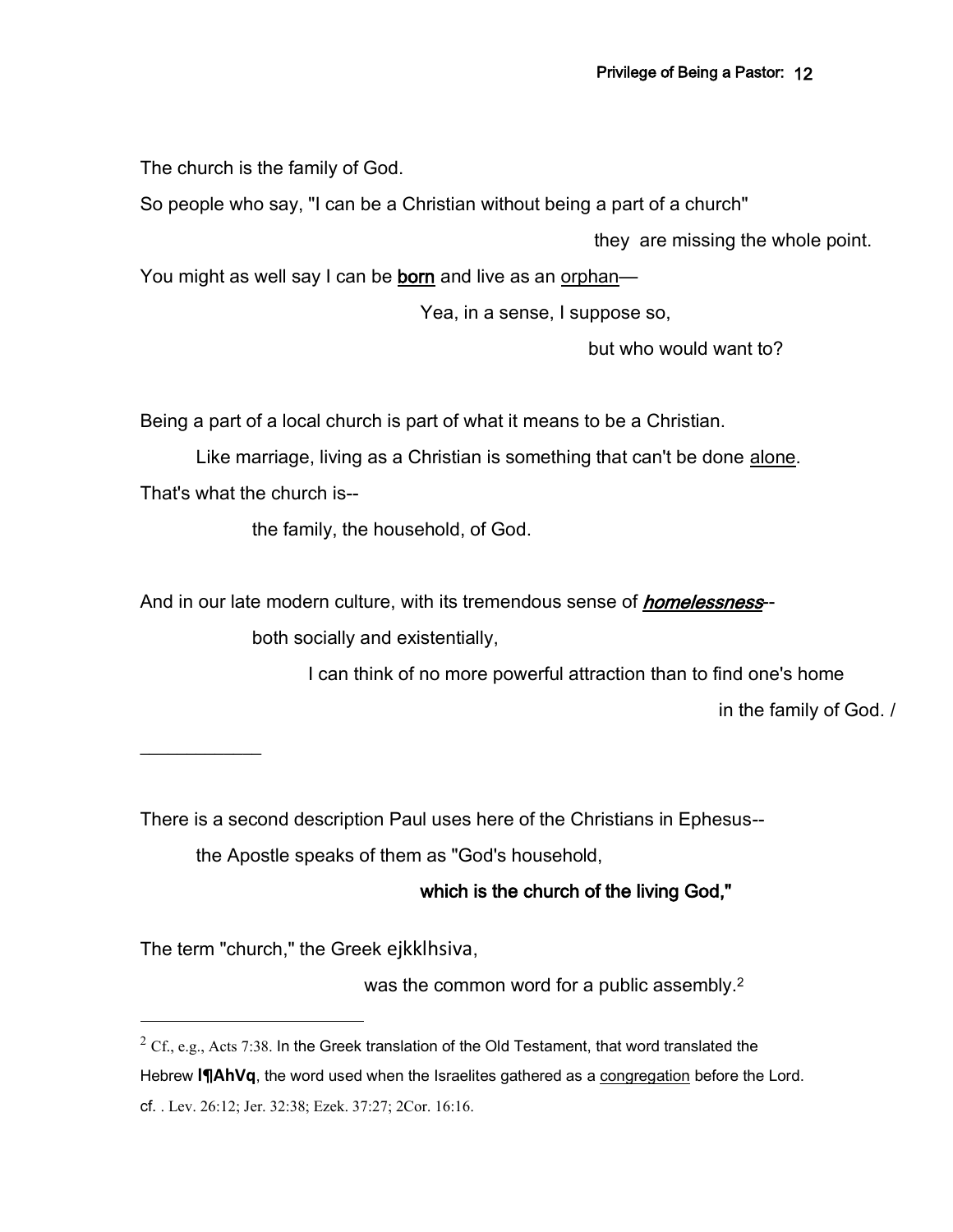In the New Testament, that term was chosen to describe a community of people

who gather together in the name of Jesus Christ.

Which is why this pandemic has been so hard on churches

living in a virtual world—

they haven't actually been able to "gather together,"

for that's what a church, a real church, does. /

We are "The church of the living God," Paul says—not the Dead Poets Society.

Our God is very much alive--

he is at work among his people.

And it is that living divine presence that distinguishes a church

from every other assembly of people that meets together.

Without that presence,

a church is nothing but a self-help group like weight-watchers.

The presence of God among his people is perhaps

the central covenant promise of the Bible--

"I will live with them and walk among them," the Lord says,

"and I will be their God, and they will be my people." 3

And in the New Testament that promise takes a special form:

Jesus said, "Where even two are three are gathered in my name,

there am I in their midst" (Mt. 18:20).

The church is the gathered people of the living God.

It is as we are gathered together--especially for worship--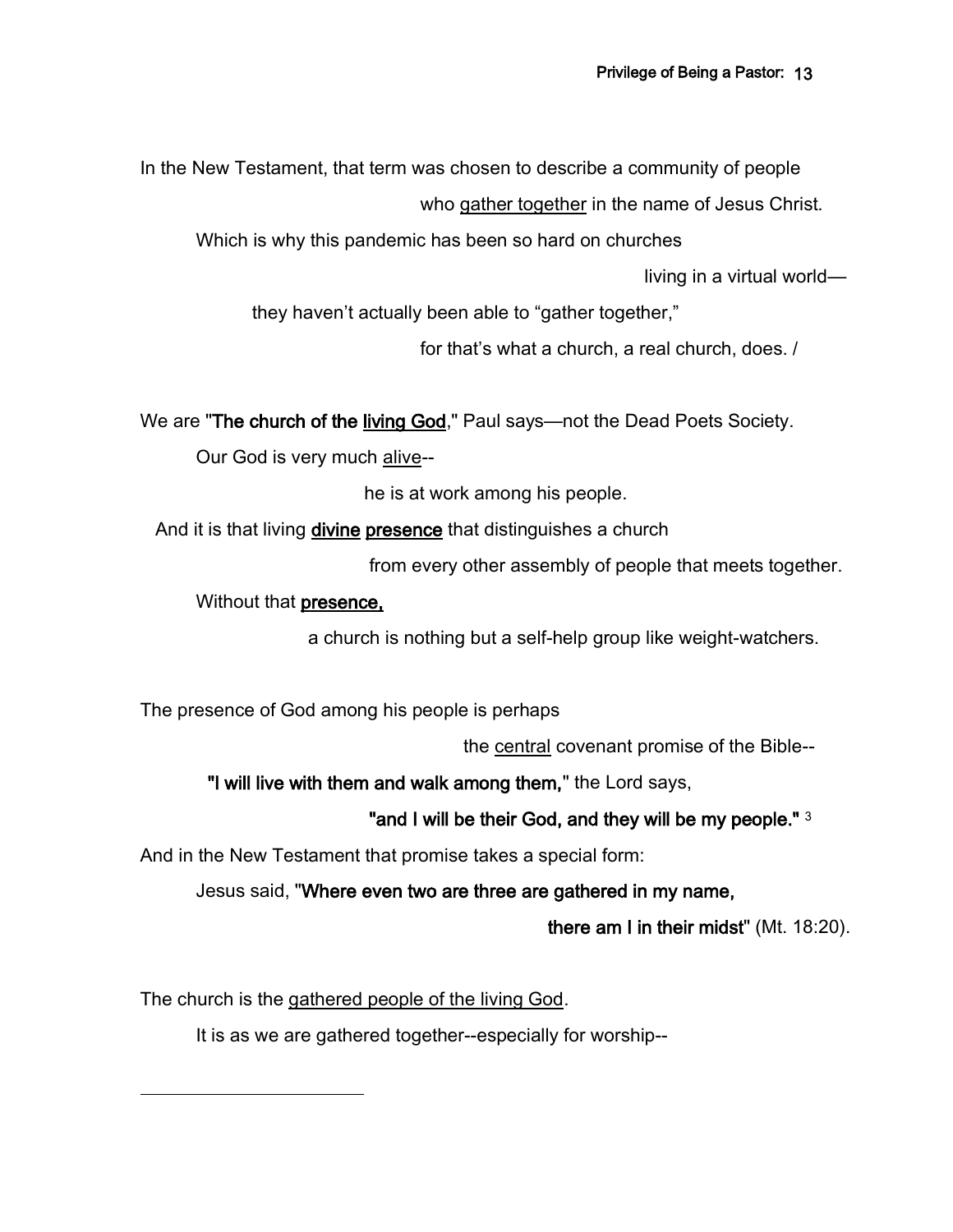that God is especially among us.

The church becomes a holy temple in the world.

In Christ, Paul says, in Eph. 2:22,

#### we "are being built together to become a dwelling

in which God lives by his Spirit."

What an incredible thought that is!

If you want to find God in the world today

the Bible says you need to look not in the chambers of Congress

or in the lecture halls of Harvard,

or in the mansions of Hollywood,

If you want to find God in the world today

the Bible says you are to look

in an ordinary gathering of Christian believers

in a local church like this one--

the local church which is the gathered people, the church, of the living God.//

The significance of what we are doing here

is not determined by the number of people in the seats.

That significance is determined by our true audience.

And the audience of our worship is the living God,

who promises his presence as we gather in the name of his Son Jesus./

Every once in a while

the President of the United States will invite some famous musician

to perform in the White House.

They've had legends like Aretha Franklin, Bob Dylan, Willy Nelson,

B.B. King, Carol King, and Lin-Manuel Miranda.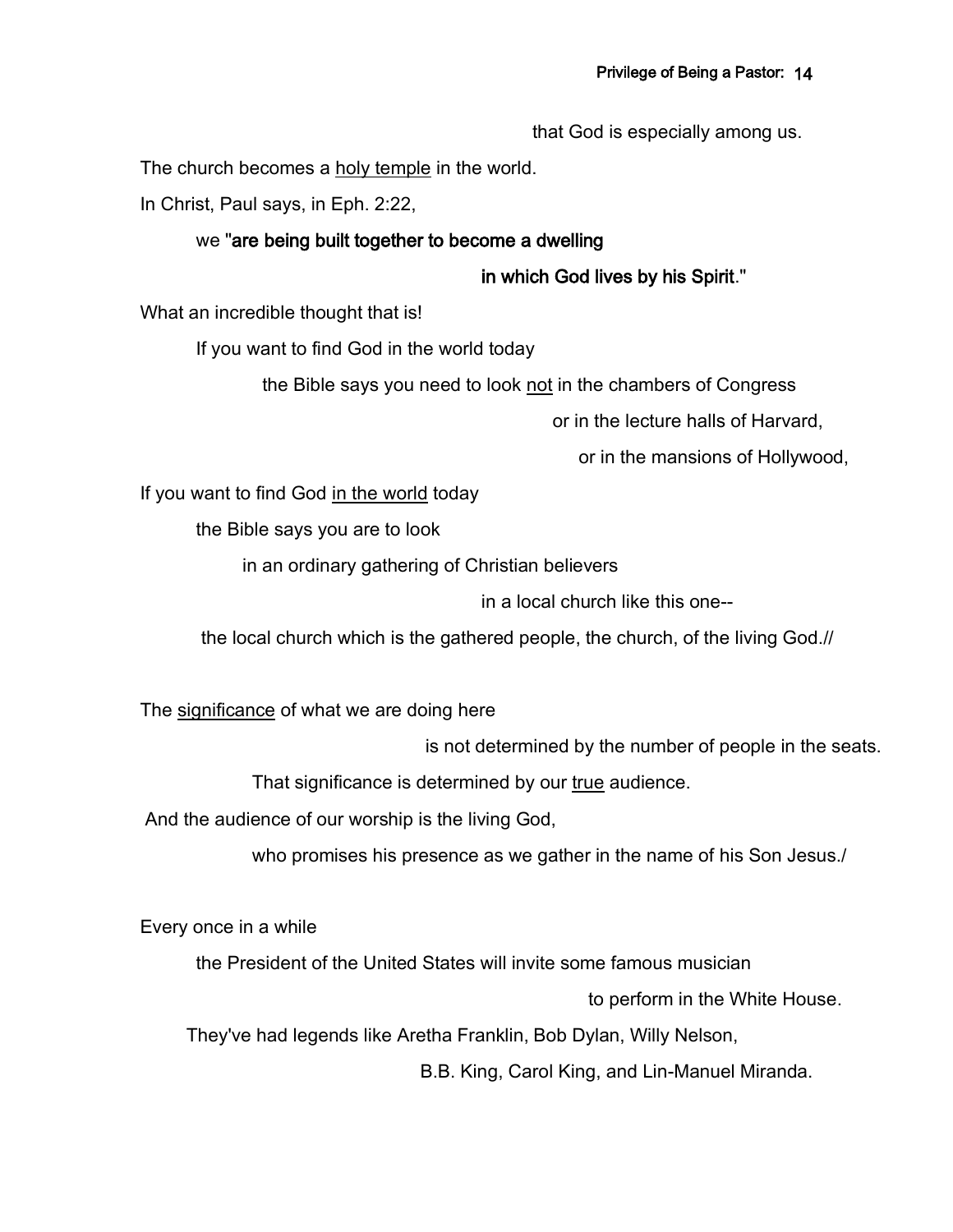These are people who can pack out great auditoriums,

but they come to a room in the White House

where there may only be a hundred people in attendance.

They come because the President has invited them,

and they come because the President will be there.

That makes all the difference.

And when we gather for worship—

we are performing before one

far more magnificent than any American President.

Our every act is viewed by the King of all kings.

This means that when we gather for worship,

there is no more important gathering

in the whole of the cosmos.

And as a pastor, I have had the privilege of acting as a worship leader in that great event.

Week after week, I get to lead you into the very presence of God.

There is a *priestly* dimension to the pastoral calling.

Pastors are charged with bringing God's people into God's presence.

I like the words of Eugene Peterson—

"The biblical fact is that there are no successful churches.

There are, instead, communities of sinners,

gathered before God week after week in towns and villages all over the world.

The Holy Spirit gathers them and does his work in them.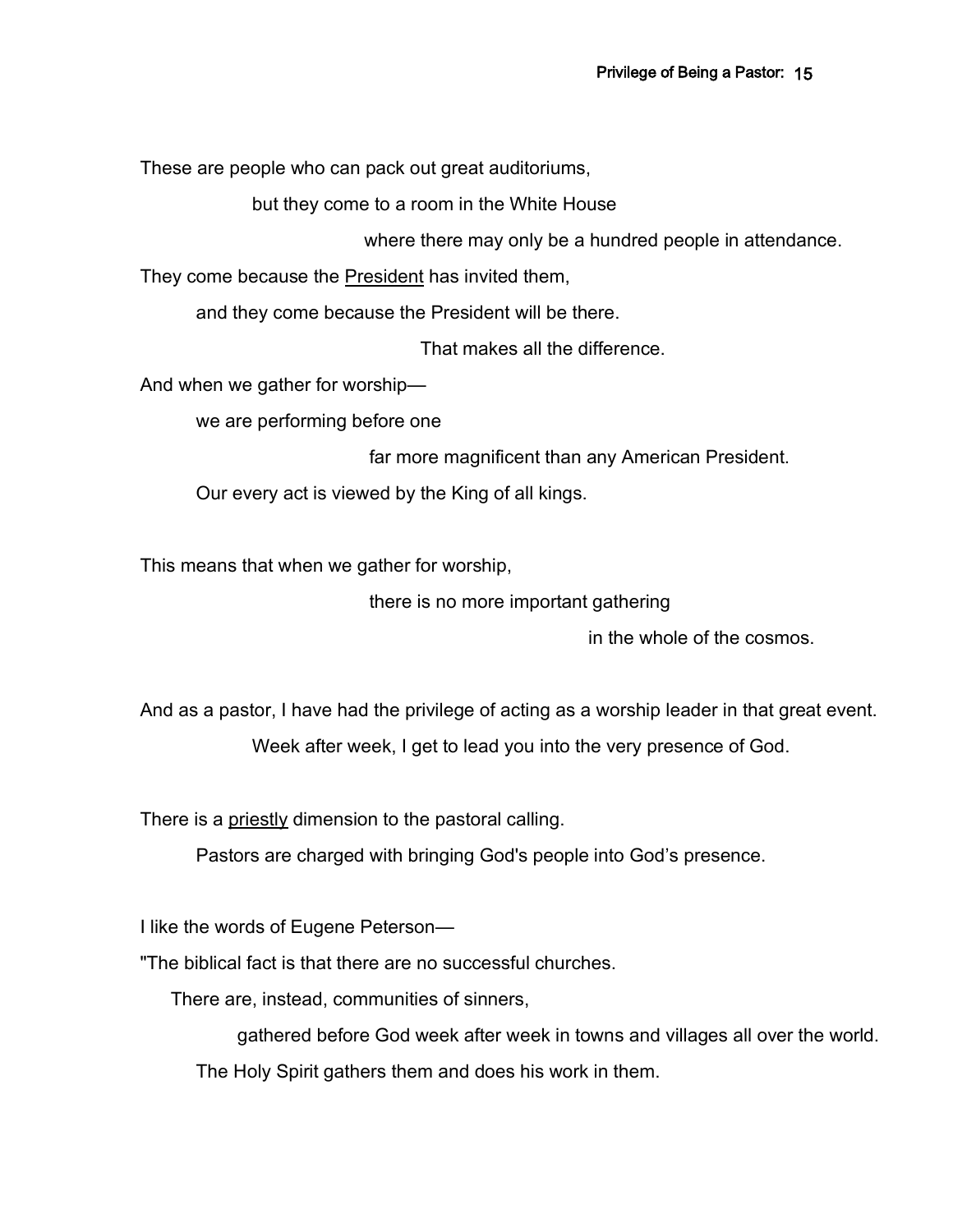In these communities of sinners, one of the sinners is called pastor

and given a designated responsibility in the community.

The Pastor's responsibility is to keep the community attentive to God."<sup>4</sup>

What a privilege, what a glorious privilege,

to exercise that priestly role of

"keeping the community attentive to God"—

to the living God,

who promises his presence with us in the gospel of Jesus Christ.

For we are the gathered assembly, the church, of the living God.//

Finally, Paul wants Timothy to think of the believers in Ephesus, this church,

## as "the pillar and the foundation of the truth."

Again, to quote Robert Mounce—

 $\frac{1}{2}$  , where  $\frac{1}{2}$ 

"This is perhaps the most significant phrase in all the Pastoral Epistles."<sup>5</sup>

The church is "the pillar and the foundation of the truth."

But what does it mean?

How does the church support and even protect the truth?

I mean, isn't it the job of the seminary to support and protect the truth? Don't we look to the biblical scholars and theologians

<sup>4</sup> Eugene Peterson, *Working the Angles*, p. 2. In the next sentence, he laments "It is this responsibility that is being abandoned in spades."

 $<sup>5</sup>$  Pastoral Epistles (Word series), p. ??.</sup>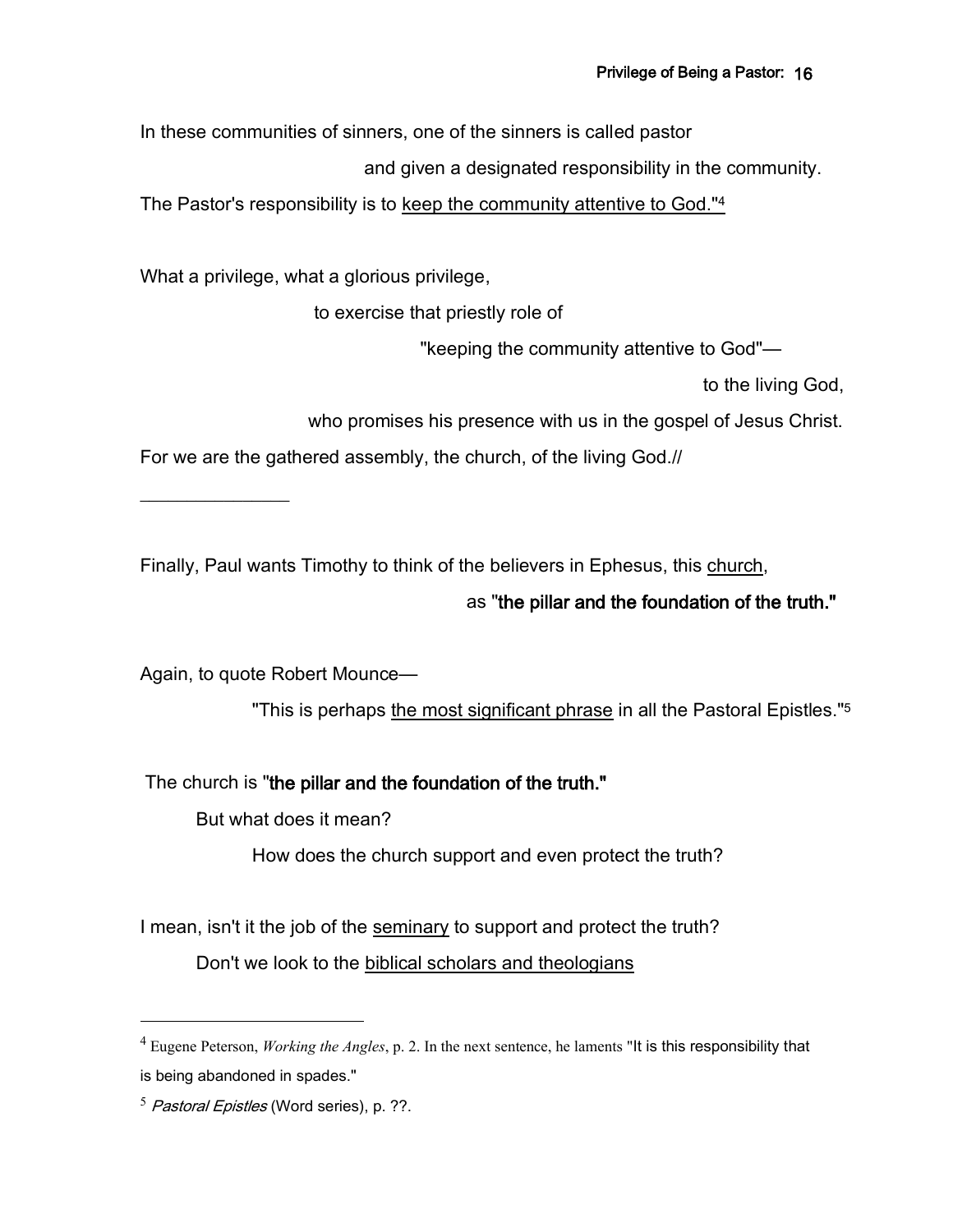at places like our beloved Trinity Evangelical Divinity School?

Don't we look to them to guide us theologically so that we not fall into error?

Well, yes, but there are lots of seminaries that teach theological rubbish--

how can a place like Trinity be protected from that?

It still comes back to the church.

And with no connection with and dependence on local churches,

with no accountability to the faith of the people of God in the churches,

how many academic institutions have gone off on their own

into all sorts of theological detours and dead ends.

As the seminary of the EFCA,

 $\overline{\phantom{a}}$ 

Trinity is accountable not just to a set of theological propositions,

but to a people.

It is the role of the church—the people of God in local churches—

to be the pillar and foundation of the truth.

And the truth that is grounded and must be protected through the church

is not just what is thought and taught,

but also what is *lived*.

This is why Paul is so concerned about how believers in the church behave.

Our lives are a part of the message of the truth

that we are called to proclaim to the world.

And if our lives are no different from those around us,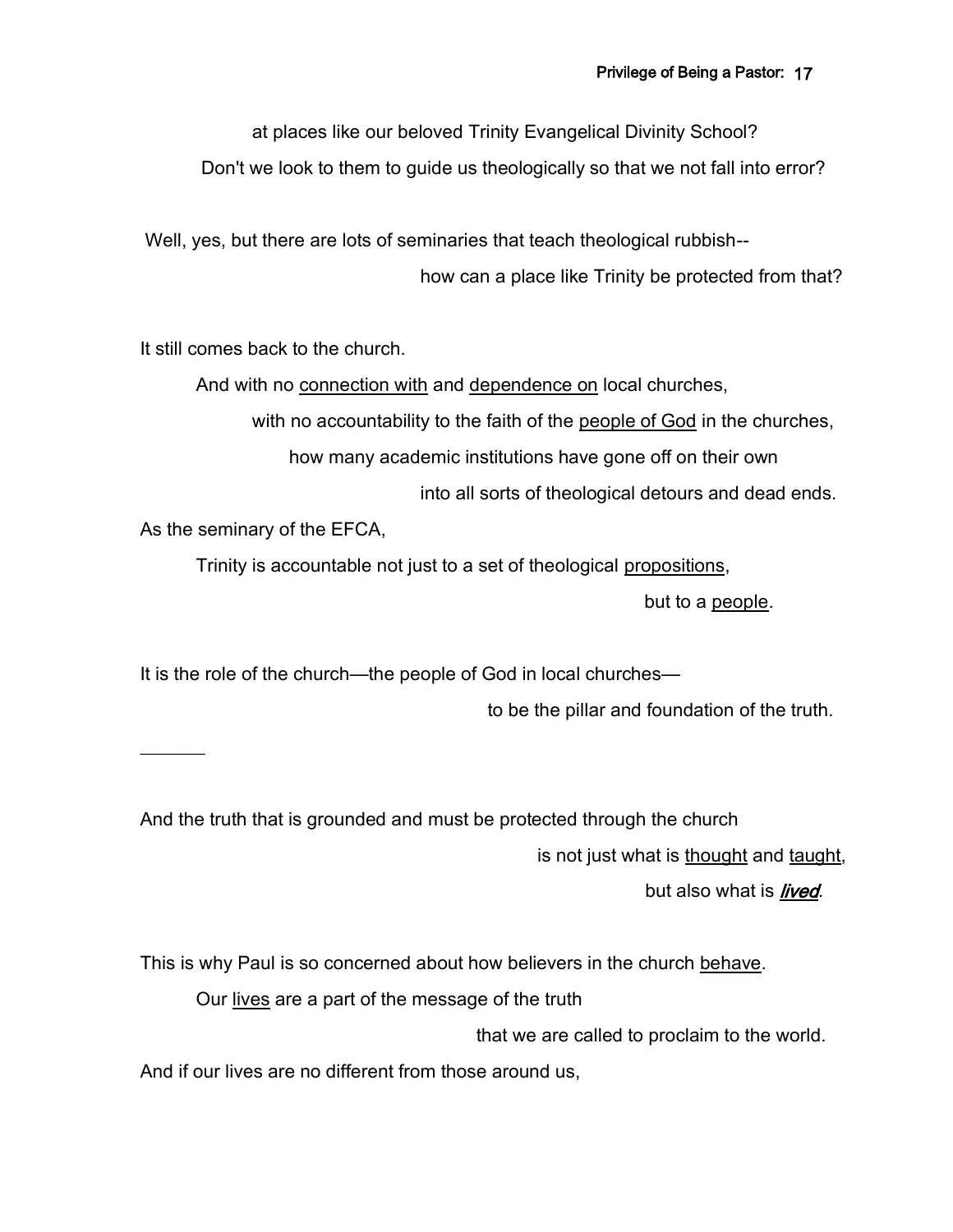if the gospel has no impact on the way we relate to one another,

on the way we handle our money,

on the way we go about our work,

on the way we interact on social media,

on the way we deal with pain and suffering,

or even on the way we deal with death,

then why should anyone believe what we have to say?

That new humanity in Christ which God is creating through the gospel is itself to be embodied and displayed to the world through the church.

That's why church fights are more than just annoying,

they are scandalous and even blasphemous--

for they defame the very truth that we are called to proclaim the deny "Christ in us, the hope of glory".

In a wonderful way, the church is the first fruits of that heavenly reality to come.

As one writer put it,

"The church does communicate to the world what God plans to do,

because it shows that God is beginning to do it."<sup>6</sup>

The church is missional in its very being.

Its very existence is a demonstration of the gospel it proclaims.

The medium is indeed an essential part of the message.

The life of the church is to testify that Jesus Christ

<sup>6</sup>John Howard Yoder, *The Royal Priesthood*, p. 74.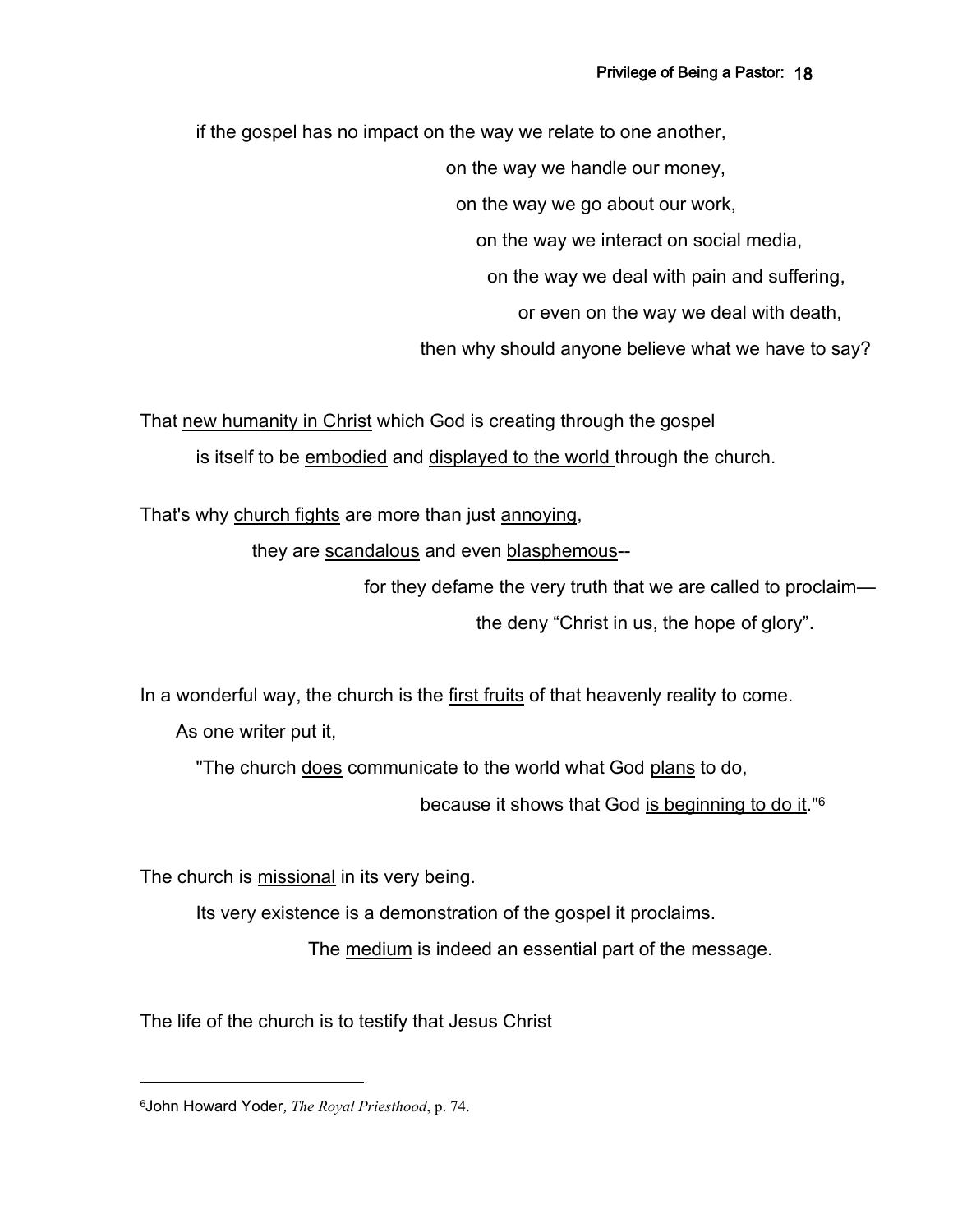who died for our sins and rose again from the grave,

really does bring us into relationship with God.

Our life as God's people is to testify that God has sent his Spirit into our hearts to renew and restore us into the image of his Son.

The church is to be a living witness to that good news of God's work in the world. It is to be the pillar and foundation of the truth.

And pastors have a central role in upholding

 $\overline{\phantom{a}}$ 

the glorious truth of the gospel in all its fullness

among the people God has called them to serve.

There is nothing that has so absorbed me as a pastor,

nothing that ha so occupied my mind and heart,

and nothing that has more fully challenged me personally,

than this--

preaching and teaching the word of God

regularly within a community of believers

such that we are together shaped by gospel truth.

It's what drew me to pastoral ministry in the first place—

I was a young Christian attending a large state university,

and my first Sunday there I was invited to a church that attracted lots of students.

It just happened to be a Free Church.

This was a church where the Bible was expounded from the pulpit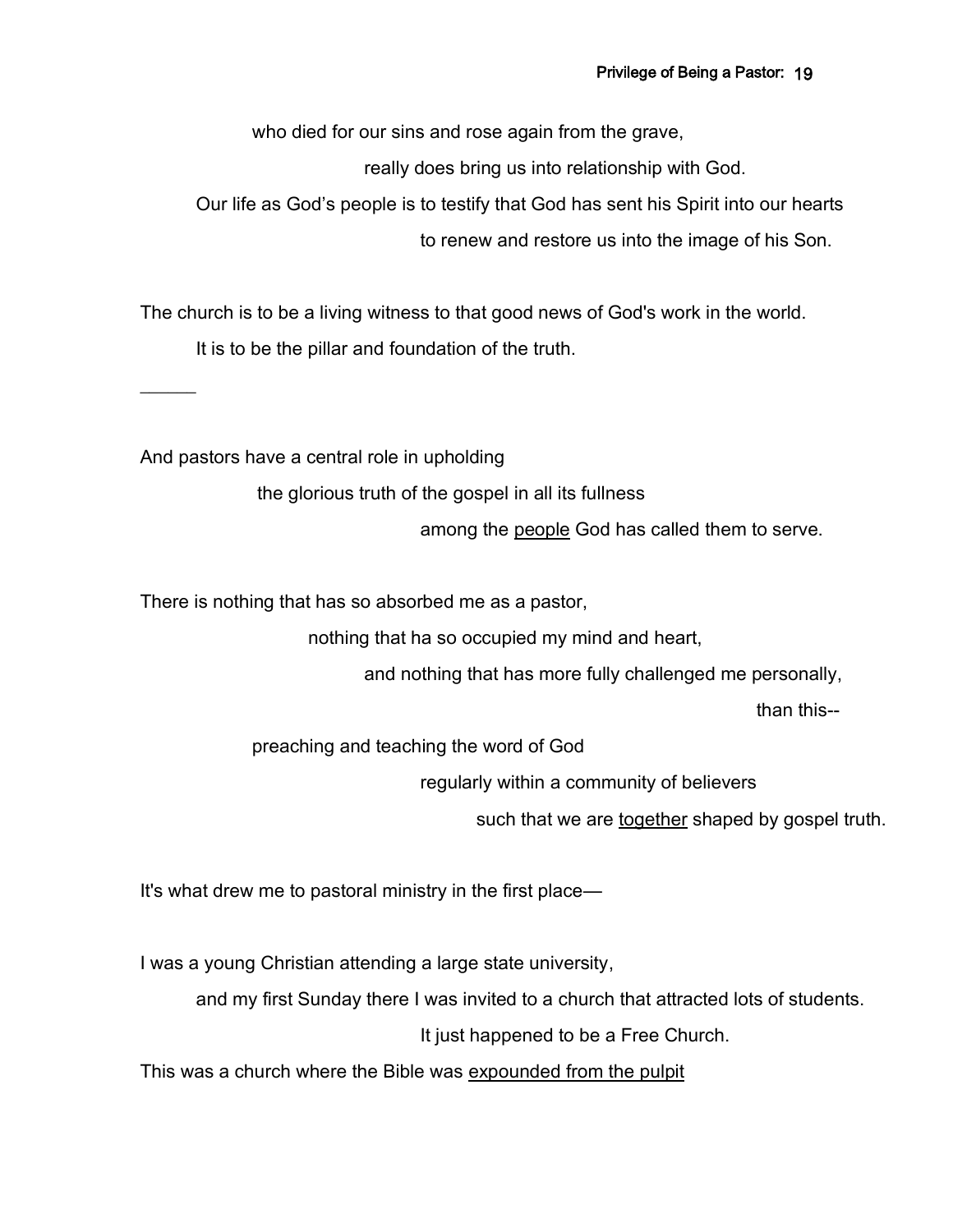with care and seriousness week after week after week

The Scriptures were opened in ways that engaged my mind, my heart and my will.

There I saw the way in which the preaching of the Bible shaped an entire community with the grace and truth of the gospel of Jesus Christ.

Funny thing—

I don't think I can remember a single sermon I heard.

But I was fed a steady diet of healthy, well-balanced meals

which over time issued in spiritual growth.

There was a beauty to that church—

a beauty I attribute to the Spirit of God working through the Word of God.

And it was that experience that God used to call me to commit my life

to expounding the Bible in the context of a local church.

And I am forever grateful for the privilege of that high calling.

I have occasionally had one of those meta-preaching experiences

While I am preaching,

I am thinking about myself preaching.

I am looking out at all of you,

and I ask myself, "Why are all these people listening to me?"

I think of all the man-hours expended in this moment.

I know that I would be wasting your time

if was just offering my own words of wisdom about life.

This whole exercise only makes sense if I am offering you

the transforming grace and truth of the word of God.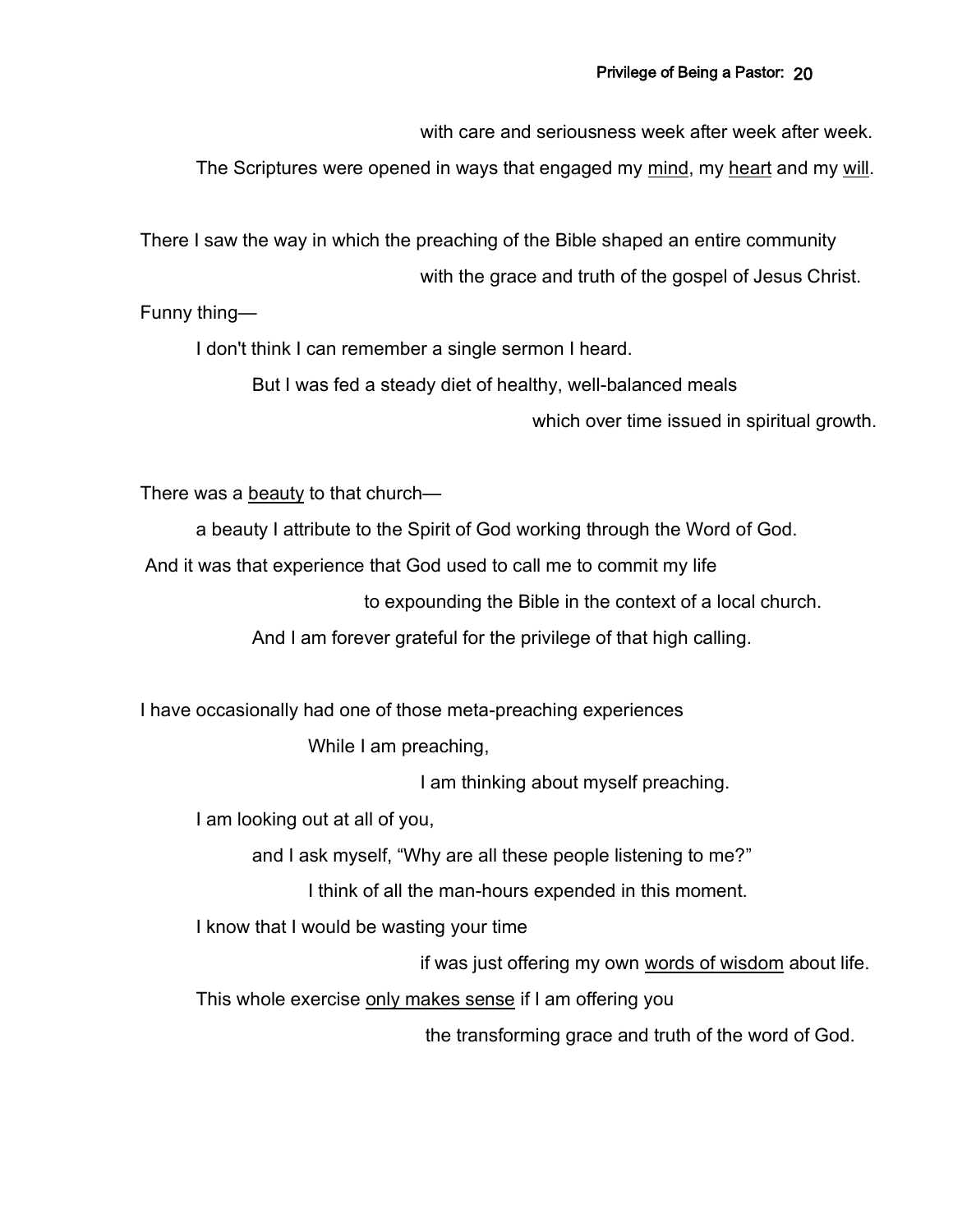This is the privilege of being a pastor—

to speak theological truth—truth about God and his gospel,

to God's people,

for the church is the pillar and foundation of the truth.

The church as the household of God,

as the gathered people of the living God,

as the pillar and foundation of the truth.

That's great stuff.

But is that what the world sees when it looks at our church or any church?

Is that what you see?

Isn't this a bit romantic and idealistic?

It may seem so,

and Paul addresses just that perception in what follows.

 $\frac{1}{2}$ 

 $\frac{1}{2}$ 

"Beyond all question," Paul writes in v.16,

# "the mystery of godliness

[or, "the mystery that flows from godliness"] is great:

He appeared in a body,

was vindicated by the Spirit,

was seen by angels,

was preached among the nations,

was believed on in the world,

was taken up in glory."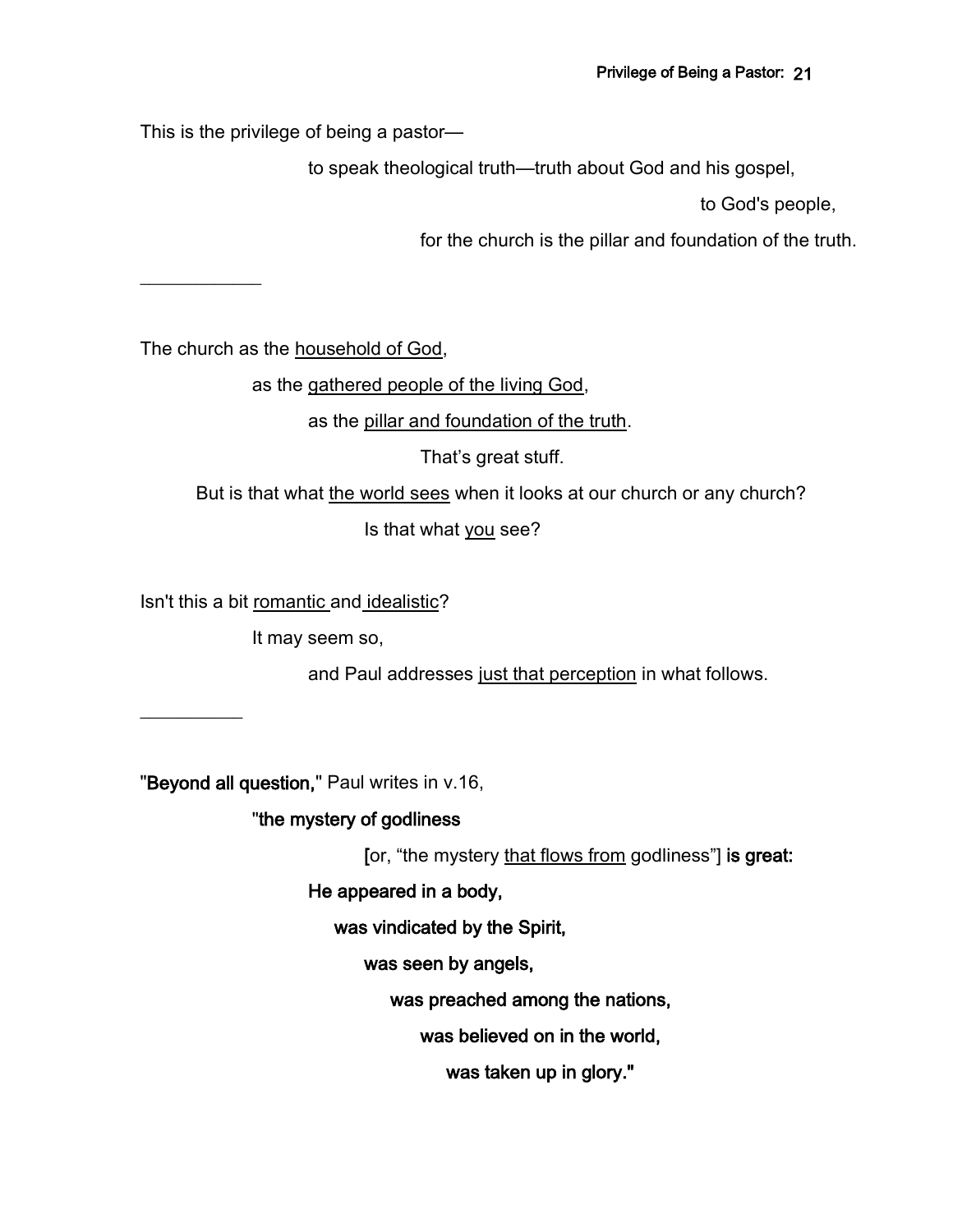### "the mystery is great:"

This **mystery** is the story of Jesus Christ.

## "He appeared in a body, " Paul says--

He came into this world as a baby laid in a manger.

He lived a fully human life, just like us,

and then he died the shameful death of a criminal.

### Yet he was vindicated by the Spirit

when he was raised from the grave on that first Easter day.

He was seen by those in the angelic realm,

but not by all here on earth.

His story still had to be preached among the nations;

it still had to be believed on in the world.

And all the while, he has ascended to the Father

and been declared to be God's glorious Son—

a declaration that will one day be known to all.

This is a mystery.

It is a mystery, not in the sense that no one understands it,

but that no one **could** understand it

if God had not now made it known.

This story of God's work in Jesus Christ is a wonderful mystery now revealed.

Have you seen it for what it is?

This gospel story of Jesus Christ?

Jesus came to bring the kingdom of God,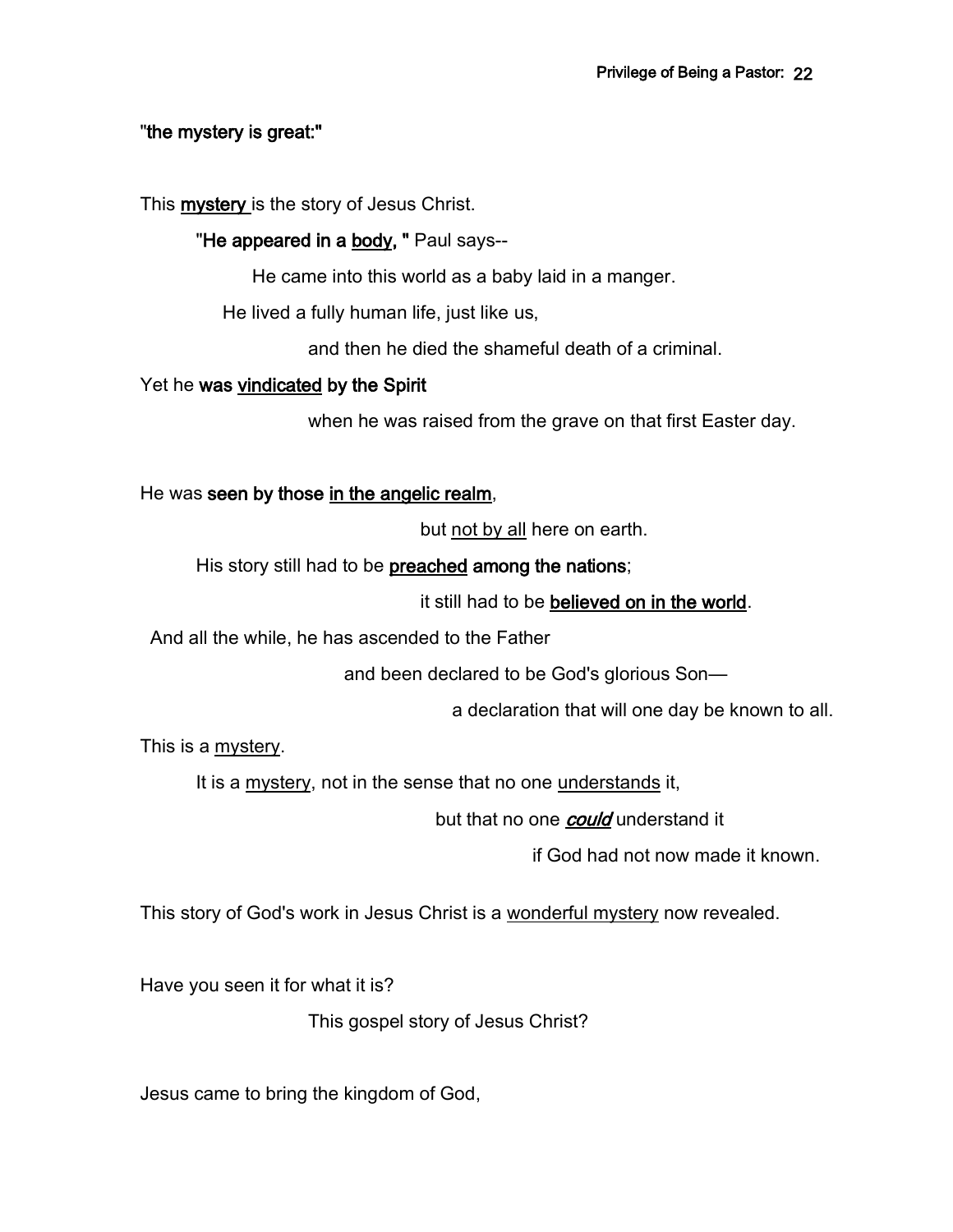and he did--

but not in power and glory.

He brought the kingdom into the world silently, mysteriously--

like a tiny mustard seed you plant in the ground;

like a little yeast that you put in a lump of dough--

it does its work without a lot of fanfare

and is seen only with the eyes of faith.

The presence of that kingdom is now embodied in a peculiar people

which Jesus calls his church.

This is a profound and wonderful mystery--

and it is the same mystery which was revealed in Jesus himself.

It's the mysterious pattern of lowliness and humility in this world—

a true identity hidden and disguised,

seen only by those who have eyes to see.

Only later will it be vindicated before the world.

Do you see it—this mystery of godliness?

God works through humiliation and weakness to accomplish his powerful purposes.

I like the statement by Dorothy Sayers—

"God underwent three great humiliations

in his efforts to rescue the human race.

The first was the incarnation,

when he took on the confines of a human body.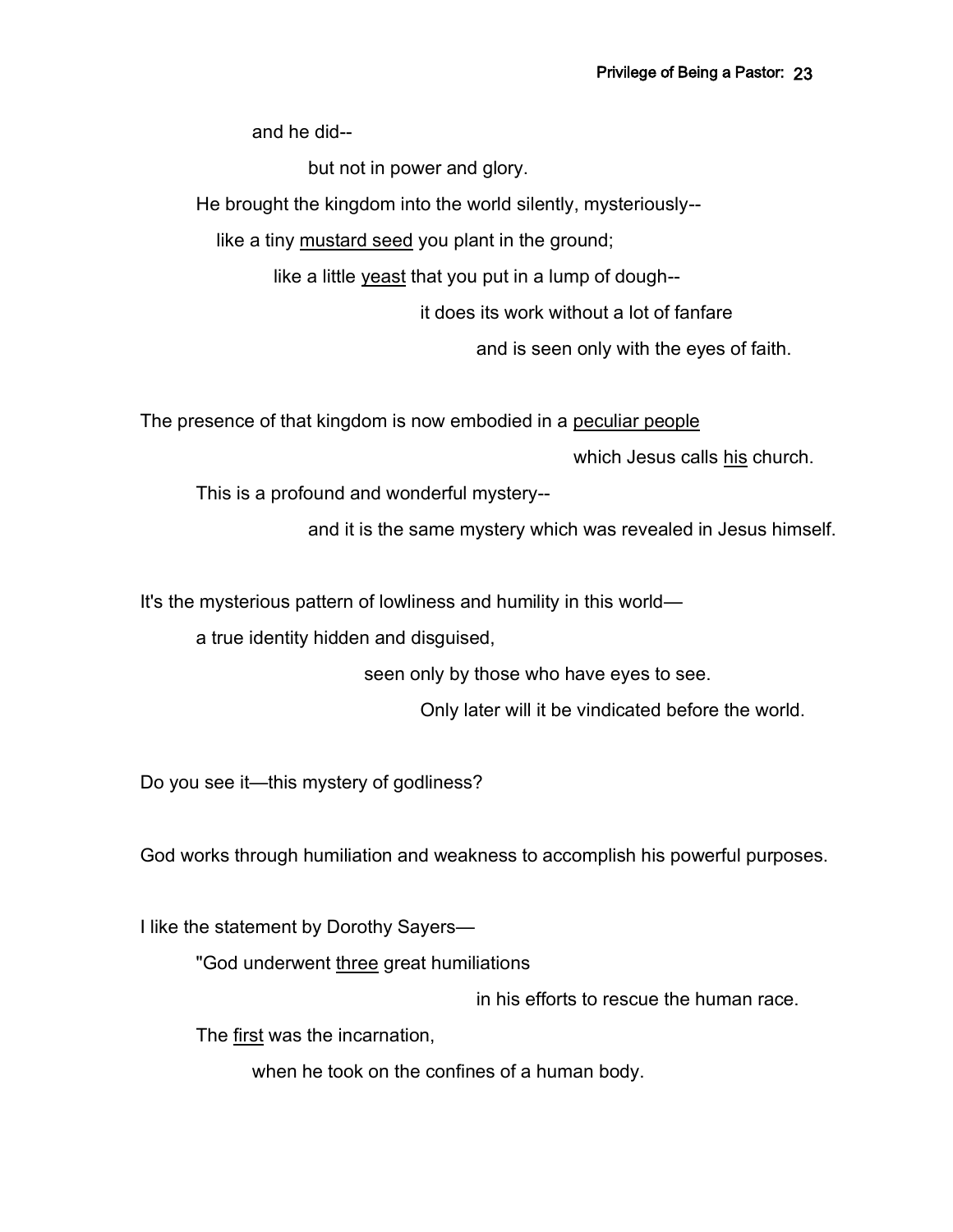The second was the Cross,

when he suffered the ignominy of public execution.

The third humiliation . . . is the church.

In an awesome act of self-denial,

God entrusted his reputation to ordinary people."<sup>7</sup>

He entrusted his reputation to people, Paul says,

who were not wise by human standards,

or influential or of noble birth.

He might have said, "to people who are largely poor, uneducated and easily led."

This is not what anyone would expect the kingdom of God to look like.

It is the mystery of the church--

"God chose the foolish things of the world to shame the wise;

God chose the weak things of the world to shame the strong.

He chose the lowly things of this world and the despised things --

and the things that are not --to nullify the things that are,

so that no one may boast before him" (1 Cor. 1:27-29).

Who would have thought, looking at her scrubbing the floors,

that Cinderella would have been the star of the ball.

But that's who we are--

We as the church of Christ are like Cinderella--

chosen by God in his grace to share in the very glory and splendor

of Jesus Christ our Lord.

That's why I say, the church is the centerpiece of God's purposes for humanity.

<sup>7</sup> cited in *Reformed Journal*, 39.4, April, 1989.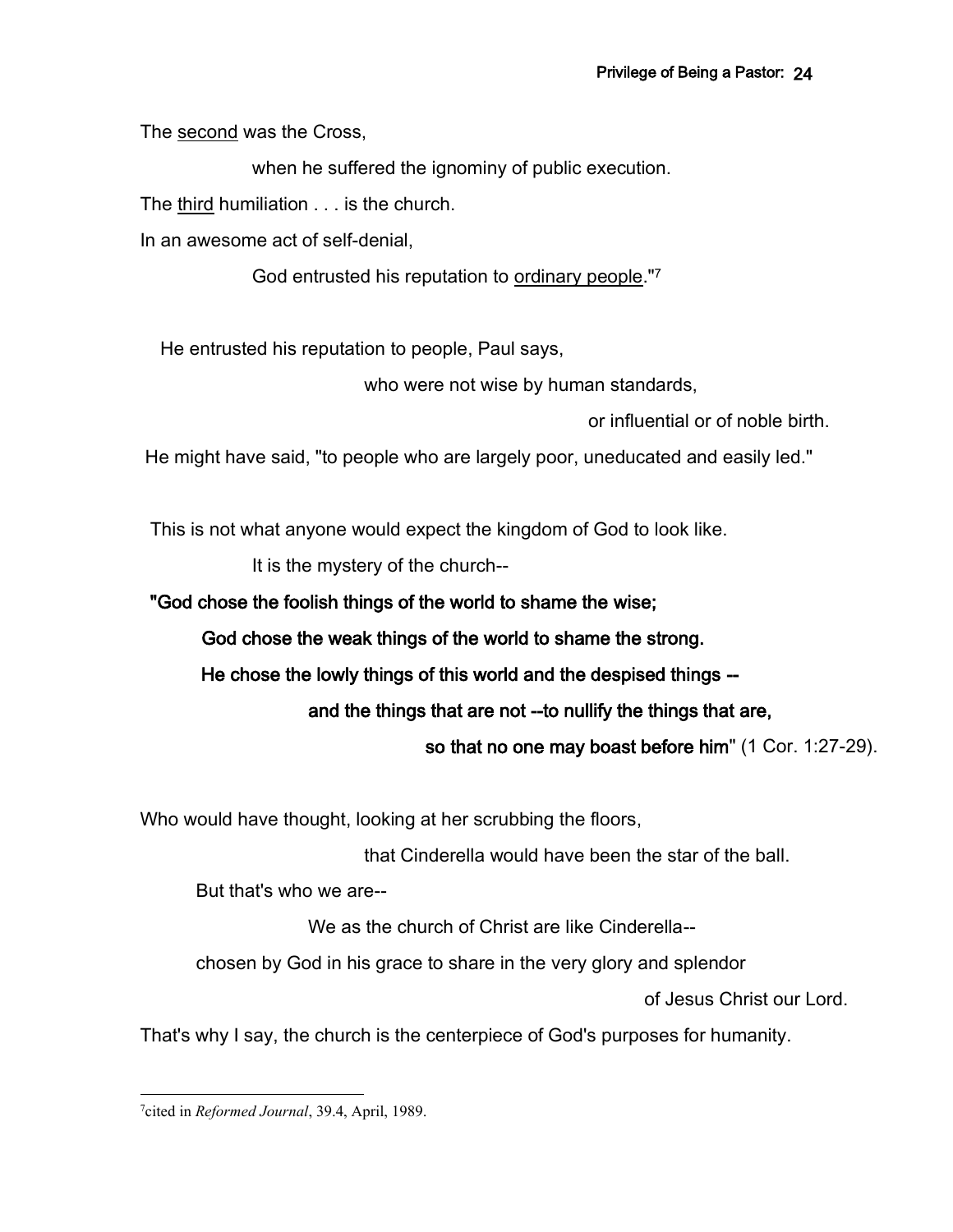Again, listen to these words of Paul--

# It is God's "intent was that now, *through the church*, the manifold wisdom of God should be made known to the rulers and authorities in the heavenly realms, according to his eternal purpose which he accomplished in Christ Jesus our Lord" (Eph. 3:8-11).

Is that hard to believe—that the church is such a glorious thing in God's sight?

I mean, just look at us—

 $\frac{1}{2}$ 

full of very ordinary people—

who are full of all the failures and foibles ordinary people are prone to.

Hardly a group of people that are going to change the world.

Could that possibly be what Paul the Apostle is talking about?

But just think how hard it was to believe that a carpenter's son

from the small backwoods town of Nazareth

who was crucified as a criminal by the Roman governor

was the Son of God and Savior of the world.

It is a mystery—a mystery that is missed by the world

with its preoccupation with power and fame.

It is a mystery grasped only in faith--

faith in the loving purposes of our heavenly Father—

revealed in the gospel of a crucified Messiah.

That's why in the Apostles' Creed the church is an article of faith—

as we confess, "I believe in the holy, catholic church."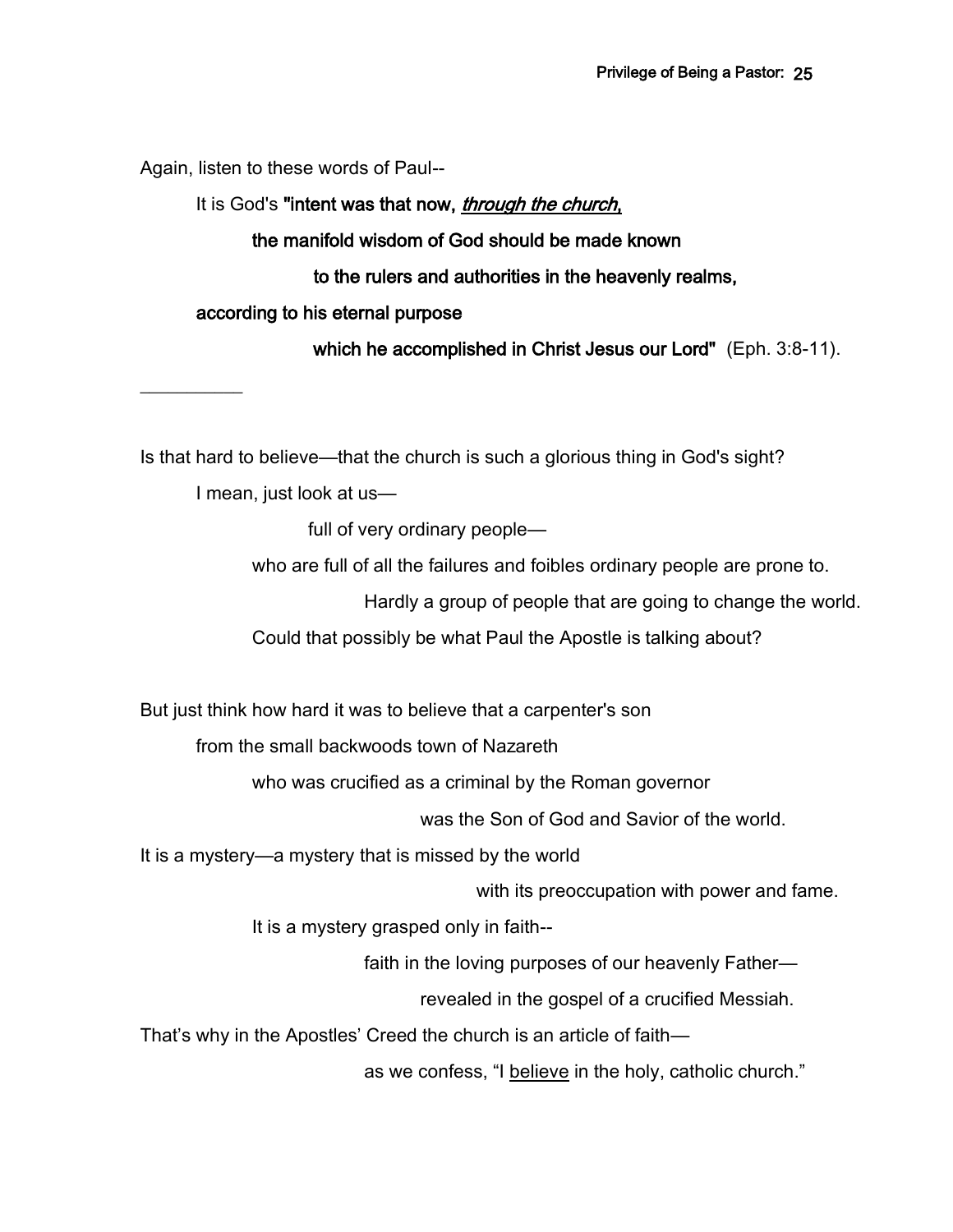I've sometimes wondered if maybe there might have been

 $\frac{1}{2}$ 

a lot more important things I could have done with my life—

things that will make people notice you,

things that will really "make a difference,"

things that will "change the world."

But this understanding of what the church is in the sight of God—

# as his household,

as the gathered assembly of the living God,

# as the pillar and foundation of the truth—

this is what encourages me,

this is what has sustained me,

this is what makes me think that there is

nothing more significant I could do with my life in all the world than this—

to serve in a local church,

and to be one of God's instruments to prepare Christ's bride

for her glorious wedding day.

For, you see, there are no ordinary churches.

For in a thousand years, should the Lord delay,

there will be no more New York Times or Washington Post.

America itself will be no more,

and the magnificent buildings on the Washington mall

will be architectural ruins

just as the Roman Forum is today.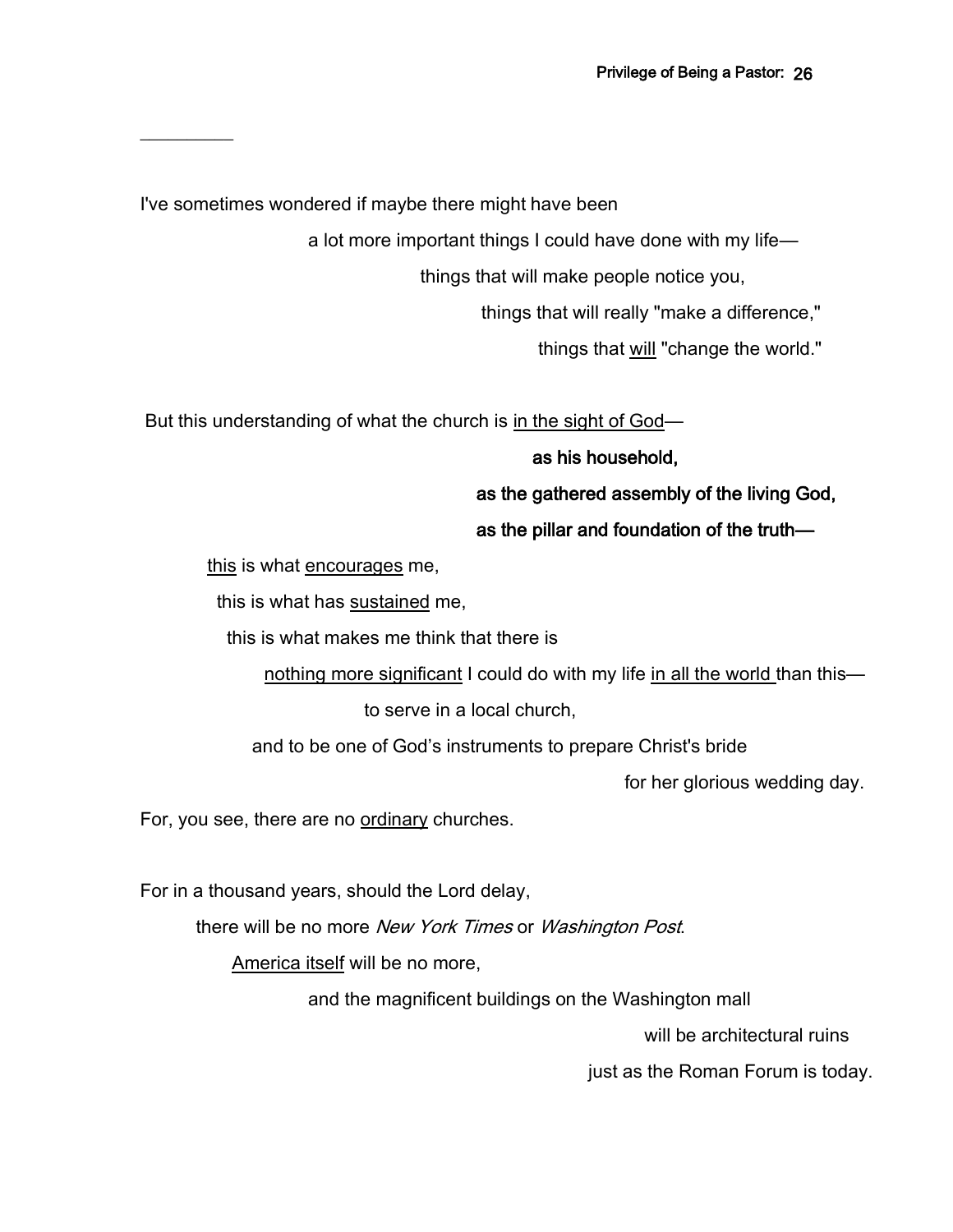But you can be sure, in a thousand years, there will be churches,

for Jesus himself has promised that it will be

so. /

 $\overline{\phantom{a}}$ 

 $\overline{\phantom{a}}$ 

Could I just mention one more thing to set the record straight.

When my father was dying of cancer,

and his eyes of faith were opened in a new way,

he came to realize that being a pastor

was far more important than he ever imagined.

So I thank you for the privilege of being your pastor these many years,

and my encouragement to you all

is to value the church.

In whatever way the Lord allows you,

find your place as a functioning member of the body of Christ, this new family,

the church of Jesus Christ—

Nothing is more precious in his sight. //

 $\overline{\phantom{a}}$  , where  $\overline{\phantom{a}}$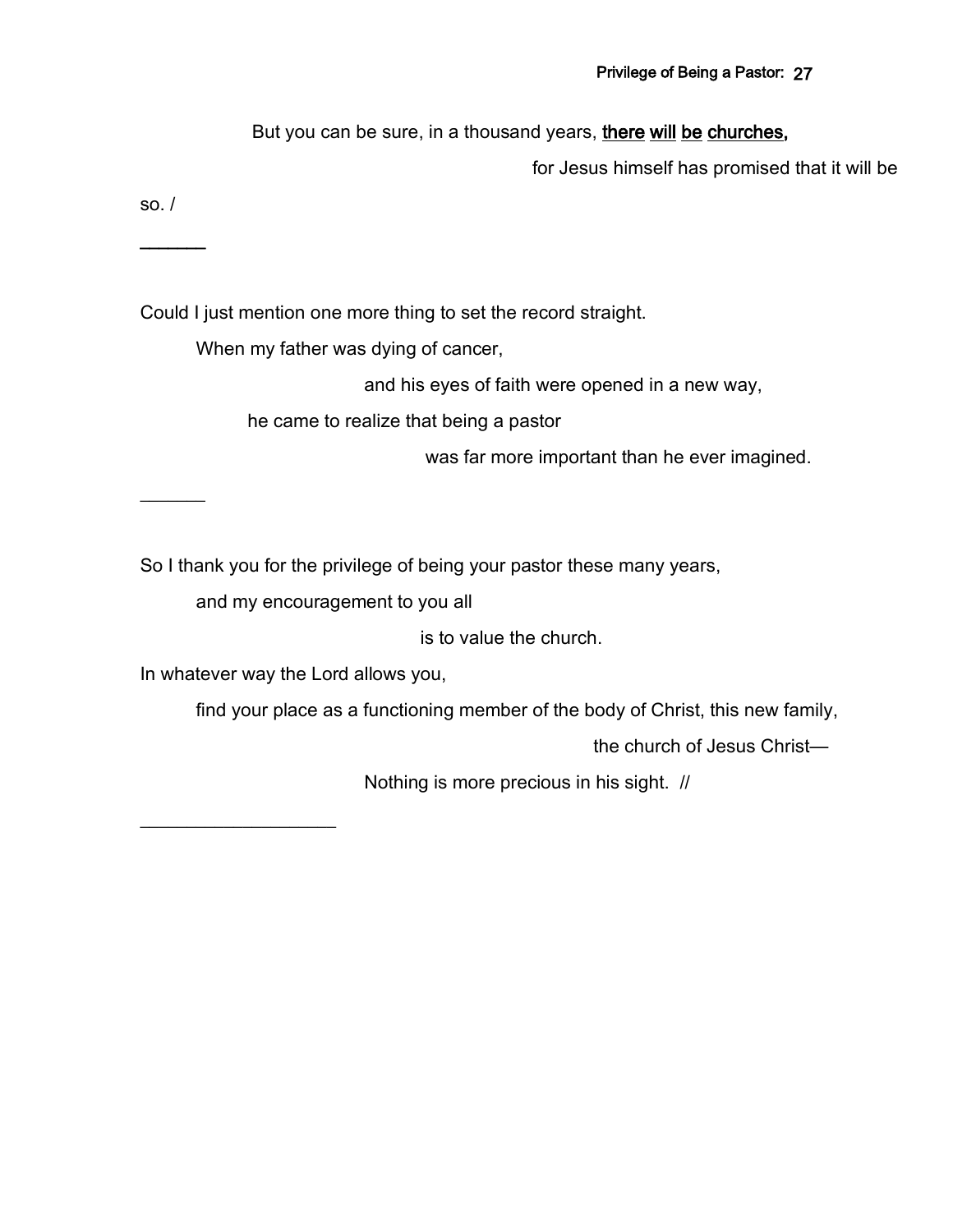May 1, 2022

# The Preciousness of the Church in God's Sight (and "The Privilege of Serving as a Pastor") (1 Timothy 3:14-16)

The church once held a prominent position in the makeup of American society, but it no longer receives much respect. It is only as we see the church as God sees it that we can appreciate its true value. In our passage, the Apostle Paul sets forth a vision of the church that ought to inspire us with its preciousness in God's sight.

# I. The Church as "the Household of God."

The Pastor as "father"

caring for people in the family of God.

### II. The Church as

"the Gathered People of the Living God."

The Pastor as "priest"

bringing people into the presence of God.

III. The Church as

"the Pillar and the Foundation of the Truth."

The Pastor as "theologian"